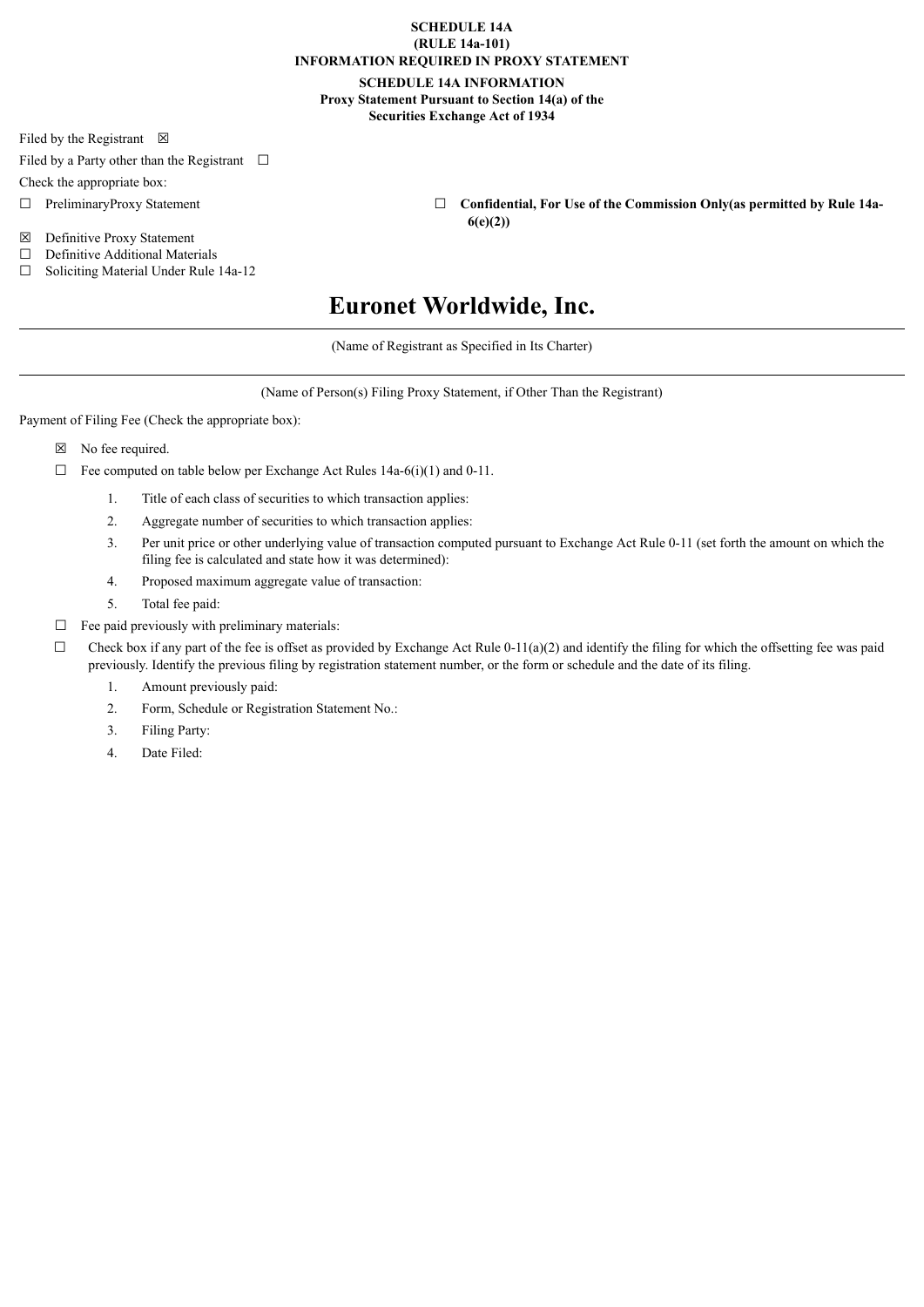# **EURONET WORLDWIDE, INC. 4601 COLLEGE BOULEVARD SUITE 300 LEAWOOD, KANSAS 66211 913-327-4200**

# **NOTICE OF ANNUAL MEETING OF STOCKHOLDERS TO BE HELD ON MAY 18, 2005**

Euronet Worldwide, Inc., a Delaware corporation ("Euronet," "we" or "us"), will hold the Annual Meeting of our Stockholders on Wednesday, May 18, 2005 at 2:00 p.m. (Central time), at the Wyndham Garden Hotel, 7000 W. 108<sup>th</sup> Street, Overland Park, Kansas 66211, for the following purposes:

- 1. TO ELECT TWO DIRECTORS, EACH TO SERVE A THREE-YEAR TERM EXPIRING UPON THE 2008 ANNUAL MEETING OF STOCKHOLDERS OR UNTIL A SUCCESSOR IS DULY ELECTED AND QUALIFIED.
- 2. TO TRANSACT SUCH OTHER BUSINESS AS MAY PROPERLY COME BEFORE THE MEETING OR ANY ADJOURNMENT OF THE MEETING.

Our Board of Directors (the "Board") has fixed the close of business on March 24, 2005, as the record date for the determination of stockholders entitled to notice of, and to vote at, the annual meeting and at any adjournment of the meeting.

All stockholders are cordially invited to attend the meeting in person. However, *to assure your representation at the meeting, you are urged to mark, sign, date and return the enclosed proxy as promptly as possible* in the postage prepaid envelope provided for that purpose. Any stockholder attending the meeting may vote in person even if he or she returned a proxy.

By Order of the Board,

Jeffrey B. Newman *Executive Vice President, General Counsel and Secretary*

April 13, 2005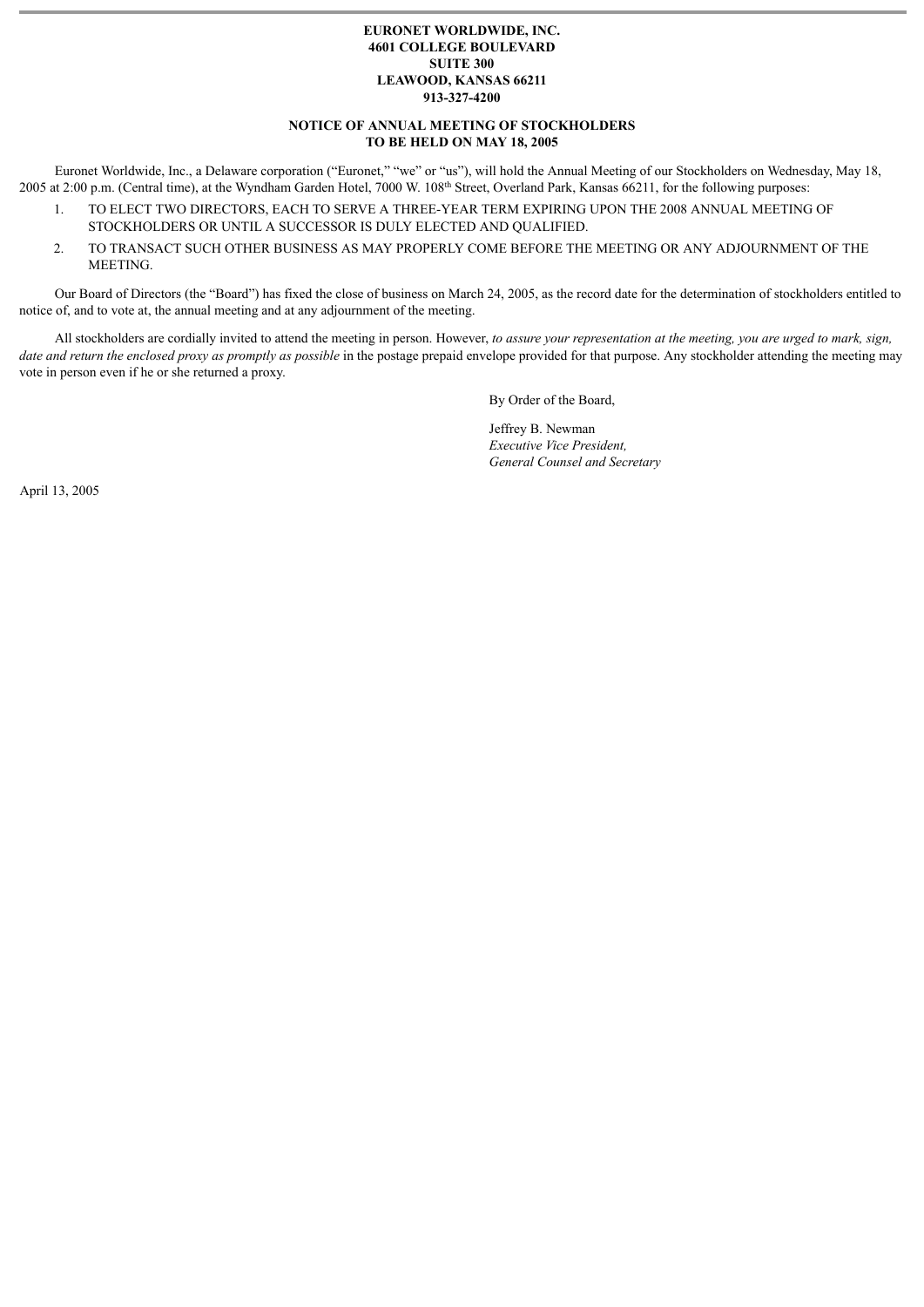# **EURONET WORLDWIDE, INC. 4601 COLLEGE BOULEVARD SUITE 300 LEAWOOD, KANSAS 66211 913-327-4200**

# **PROXY STATEMENT**

# **ANNUAL MEETING OF STOCKHOLDERS TO BE HELD ON MAY 18, 2005**

#### **DATE, TIME AND PLACE OF MEETING**

Euronet Worldwide, Inc. ("Euronet," "we" or "us") is furnishing this proxy statement in connection with the solicitation of proxies by our Board of Directors (the "Board"), for use at the annual meeting of stockholders to be held on Wednesday, May 18, 2005, at 2:00 p.m. (Central time), at the Wyndham Garden Hotel, 7000 W. 108<sup>th</sup> Street, Overland Park, Kansas 66211, and at any adjournment of the meeting (the "Annual Meeting").

## *Record Date; Quorum; Outstanding Shares*

Stockholders at the close of business on March 24, 2005 (the "Record Date") are entitled to notice of, and to vote at, the Annual Meeting. The stockholders will be entitled to one vote for each share of Common Stock, par value \$0.02 per share (the "Common Stock"), held of record at the close of business on the Record Date. To take action at the Annual Meeting, a quorum composed of holders of one-third of the outstanding shares of Common Stock must be represented by proxy or in person at the Annual Meeting. On February 28, 2005 there were 33,874,561 shares of Common Stock outstanding. No shares of preferred stock are outstanding.

#### *Date of Mailing*

We are first sending this proxy statement, the accompanying proxy and our annual report to stockholders for the year ended December 31, 2004 (the "Annual Report") to stockholders on or about April 13, 2005.

# **REVOCABILITY OF PROXIES**

Shares of Common Stock represented by valid proxies that we receive at any time up to and including the day of the Annual Meeting will be voted as specified in such proxies. Any stockholder giving a proxy has the right to revoke it at any time before it is exercised by attending the Annual Meeting and voting in person or by filing with Euronet's secretary an instrument of revocation or a duly executed proxy bearing a later date.

#### **VOTING AND SOLICITATION**

Each share of Common Stock issued and outstanding as of the Record Date will have one vote on each of the matters presented herein. Votes cast by proxy or in person at the Annual Meeting will be tabulated by the inspector of elections appointed for the Annual Meeting. We will treat shares that are voted "For," "Against" or "Withheld From" a matter as being present at the meeting for purposes of establishing a quorum and also as shares entitled to vote at the Annual Meeting (the "Votes Cast"). We will treat abstentions and broker non-votes also as shares that are present and entitled to be voted for purposes of determining the presence of a quorum. Abstentions will count in determining the total number of Votes Cast with respect to a proposal that requires a majority of Votes Cast and, therefore, will have the same effect as a vote against such a proposal. Broker non-votes will not count in determining the number of Votes Cast with respect to a proposal that requires a majority of Votes Cast and, therefore, will not affect the outcome of the voting on such a proposal. Proposal 1, Election of Directors, must be approved by a plurality of stockholders voting at the Annual Meeting.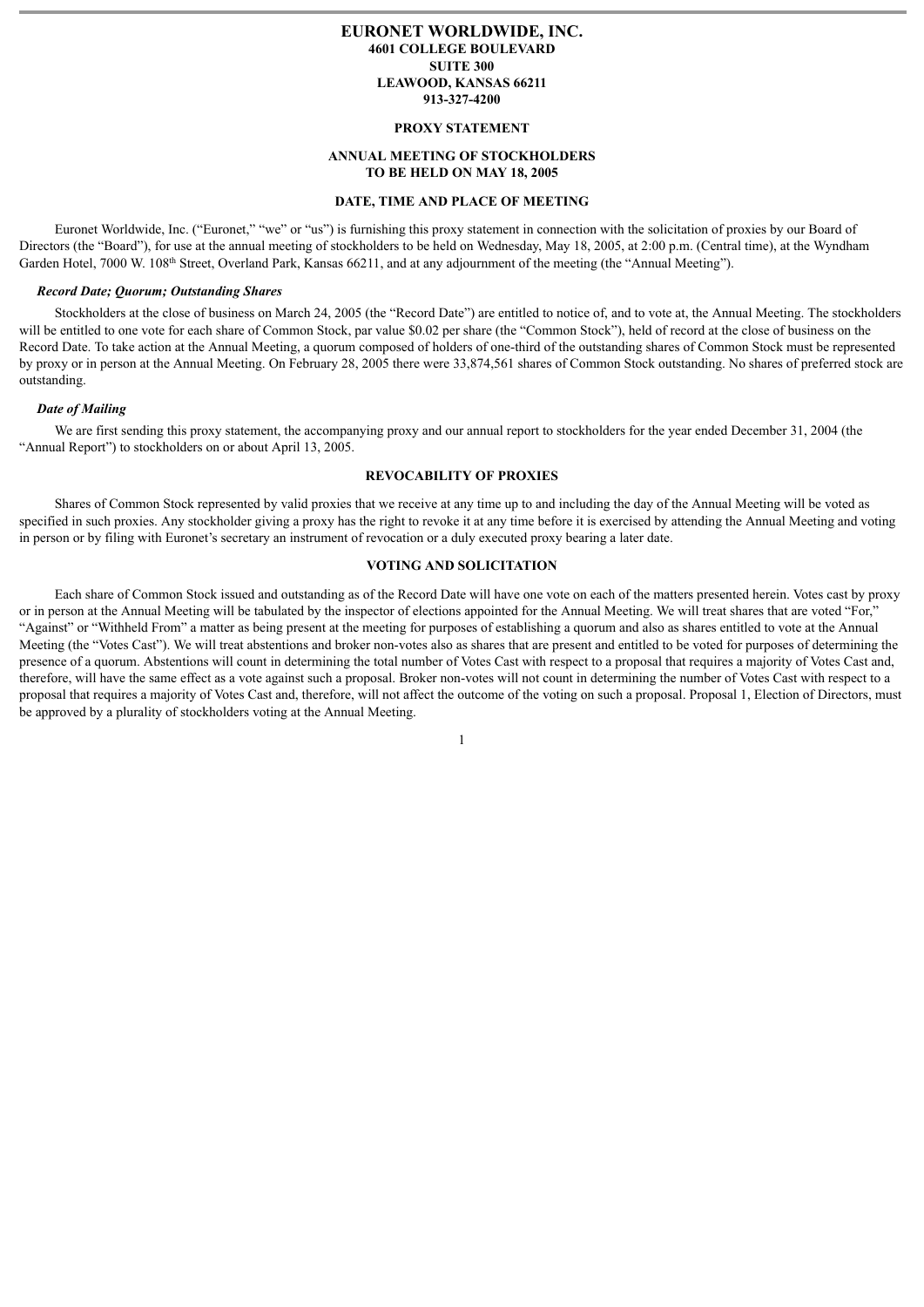## **PERSONS MAKING THE SOLICITATION**

Euronet is making all the solicitations in this proxy statement. We will bear the entire cost of this solicitation of proxies. Our directors, officers, and employees, without additional remuneration, may solicit proxies by mail, telephone and personal interviews. We will, if requested, reimburse banks, brokerage houses and other custodians, nominees and certain fiduciaries for their reasonable out-of-pocket expenses incurred in connection with the distribution of proxy materials to their principals.

**WE WILL FURNISH ADDITIONAL COPIES OF THE ANNUAL REPORT, NOT INCLUDING EXHIBITS, WITHOUT CHARGE TO ANY STOCKHOLDER UPON WRITTEN REQUEST TO JEFFREY B. NEWMAN AT OUR ADDRESS SET FORTH HEREIN. WE WILL FURNISH EXHIBITS TO THE ANNUAL REPORT TO STOCKHOLDERS UPON WRITTEN REQUEST AND PAYMENT OF AN APPROPRIATE PROCESSING FEE.**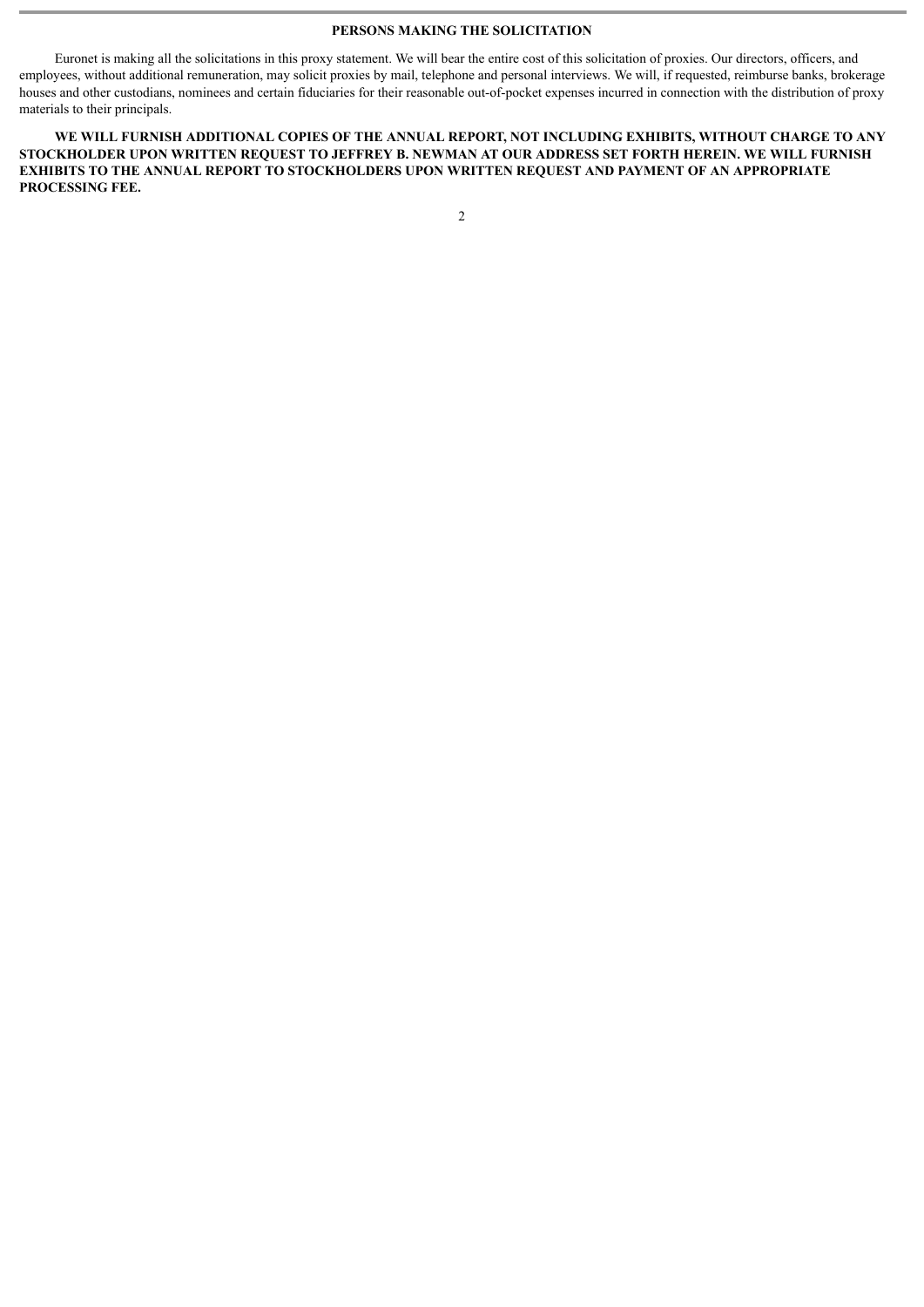# **BENEFICIAL OWNERSHIP OF COMMON STOCK**

As of the close of business on February 28, 2005, we had 33,874,561 shares of Common Stock issued and outstanding. The following table sets forth certain information with respect to the beneficial ownership of our Common Stock as of February 28, 2005, by (i) each Euronet Director, nominee for Director and Named Executive Officer, (ii) all Euronet Directors, nominees for Director and Executive Officers as a group, and (iii) each stockholder known by Euronet beneficially to own more than 5% of our Common Stock.

|                                                                                     | <b>Beneficial Ownership</b> |                              |  |  |  |
|-------------------------------------------------------------------------------------|-----------------------------|------------------------------|--|--|--|
| Stockholder                                                                         | Number of<br>Shares(1)      | Percent of<br>Outstanding(1) |  |  |  |
| Directors and Named Executive Officers                                              |                             |                              |  |  |  |
| Michael J. Brown (2)                                                                | 3,049,324                   | $9.0\%$                      |  |  |  |
| Daniel R. Henry (3)                                                                 | 305,734                     | $\ast$                       |  |  |  |
| Paul S. Althasen                                                                    | 20,449                      | $\ast$                       |  |  |  |
| M. Jeannine Strandjord (4)                                                          | 29,501                      | $\ast$                       |  |  |  |
| Thomas A. McDonnell (5)                                                             | 23,001                      | $\ast$                       |  |  |  |
| Dr. Andrzej Olechowski (6)                                                          | 15,334                      | $\ast$                       |  |  |  |
| Eriberto R. Scocimara                                                               | $\theta$                    | $\ast$                       |  |  |  |
| Andrew B. Schmitt (7)                                                               | 3,334                       | $\ast$                       |  |  |  |
| Miro I. Bergman (8)                                                                 | 133,989                     | $\ast$                       |  |  |  |
| John A. Gardiner                                                                    | 10,000                      | $\ast$                       |  |  |  |
| All Directors, Nominees for Director and Executive Officers as a Group (13 persons) | 3,866,897                   | 11.4%                        |  |  |  |
| <b>Five Percent Holders</b>                                                         |                             |                              |  |  |  |
| Waddell & Reed Ivy Investment Company (9)                                           | 2,812,650                   | 8.3%                         |  |  |  |
| 6300 Lamar Avenue                                                                   |                             |                              |  |  |  |
| Overland Park, Kansas 66202                                                         |                             |                              |  |  |  |
| Janus Capital Management LLC (10)                                                   | 2,229,288                   | 6.6%                         |  |  |  |
| 100 Filmore Street                                                                  |                             |                              |  |  |  |
| Denver, Colorado 80206-4923                                                         |                             |                              |  |  |  |
| DST Systems, Inc. (11)                                                              | 1,884,597                   | 5.6%                         |  |  |  |
| 333 West 11th Street                                                                |                             |                              |  |  |  |
| Kansas City, Missouri 64105-1594                                                    |                             |                              |  |  |  |

The percentage of shares of Common Stock beneficially owned does not exceed one percent of the outstanding shares of Common Stock.

(1) Calculation of percentage of beneficial ownership assumes the exercise by only the respective named stockholder of all options for the purchase of Common Stock held by such stockholder that are exercisable within 60 days of February 28, 2005.

(2) Includes (i) 706,329 shares of Common Stock issuable pursuant to options (including Milestone Options) exercisable within 60 days of February 28, 2005, (ii) 34,000 shares of Common Stock held by Mr. Brown's wife, and (iii) 166,000 shares of Common Stock held by Mr. Brown's wife as guardian for their children.

(3) Includes 95,644 shares of Common Stock issuable pursuant to options (including Milestone Options) exercisable within 60 days of February 28, 2005.

(4) Includes (i) 20,001 shares of Common Stock issuable pursuant to options exercisable within 60 days of February 28, 2005, (ii) 6,500 shares held jointly with Ms. Strandjord's husband, (iii) 2,000 shares held in Ms. Strandjord's individual retirement account and (iv) 1,000 shares Ms. Strandjord holds as custodian for her daughter.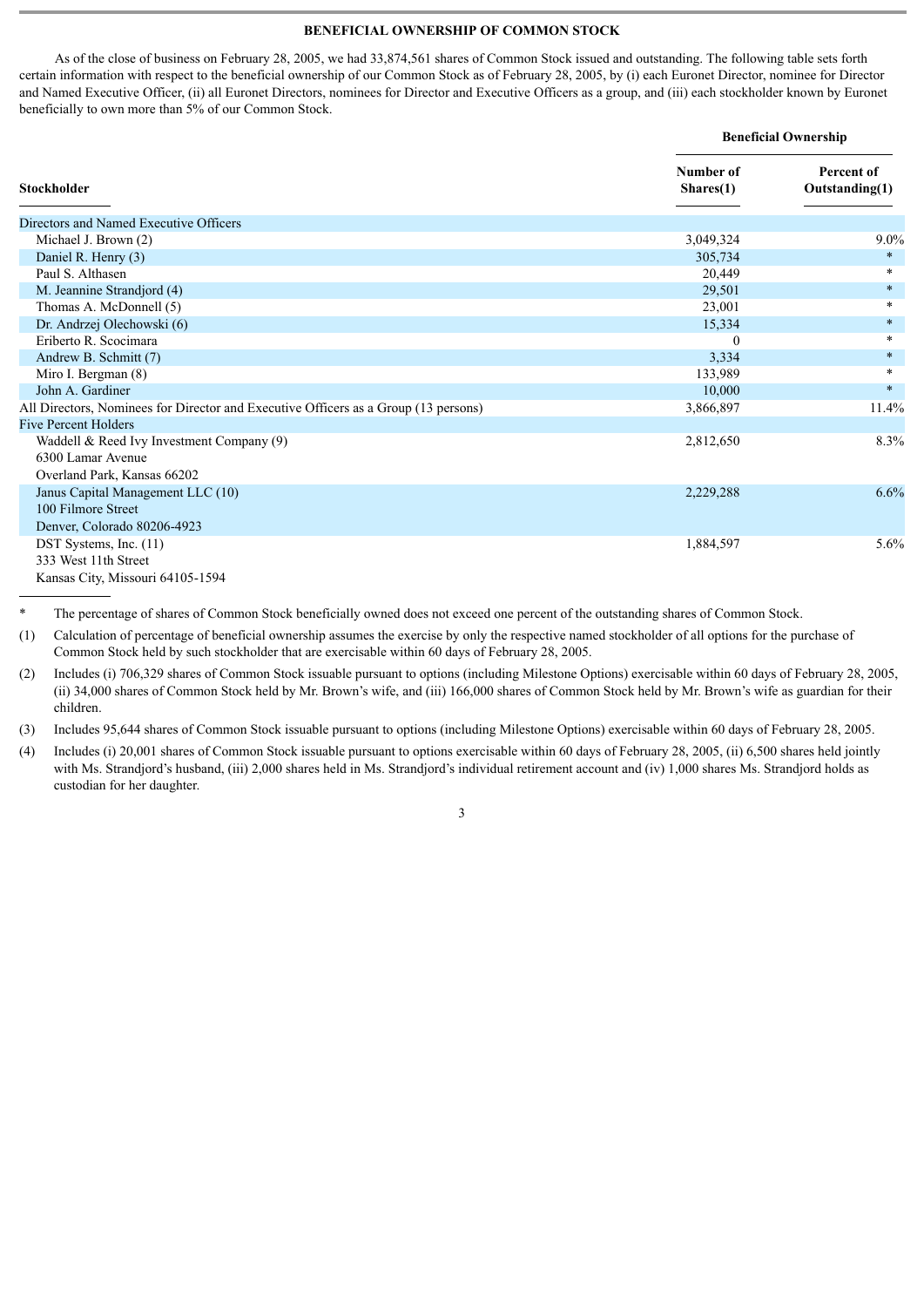- (5) Includes 23,001 shares of Common Stock issuable pursuant to options exercisable within 60 days of February 28, 2005. Thomas A. McDonnell is also the President of DST Systems, Inc., which beneficially owns 1,884,597 shares of Common Stock, but Mr. McDonnell disclaims ownership of these shares.
- (6) Includes 15,334 shares of Common Stock issuable pursuant to options exercisable within 60 days of February 28, 2005.
- (7) Includes 3,334 shares of Common Stock issuable pursuant to options exercisable within 60 days of February 28, 2005.
- (8) Includes 108,471 shares of Common Stock issuable pursuant to options exercisable within 60 days of February 28, 2005.
- (9) As reported in a Schedule 13G/A dated as of February 8, 2005, Waddell & Reed Ivy Investment Company advises or sub-advises one or more investment companies or individual institutional clients that own these shares.
- (10) As reported in a Schedule 13G/A dated as of February 14, 2005, Janus Capital Management LLC advises or sub-advises one or more investment companies or individual or institutional clients that own these shares.
- (11) As reported in a Schedule 13D dated as of March 6, 2002.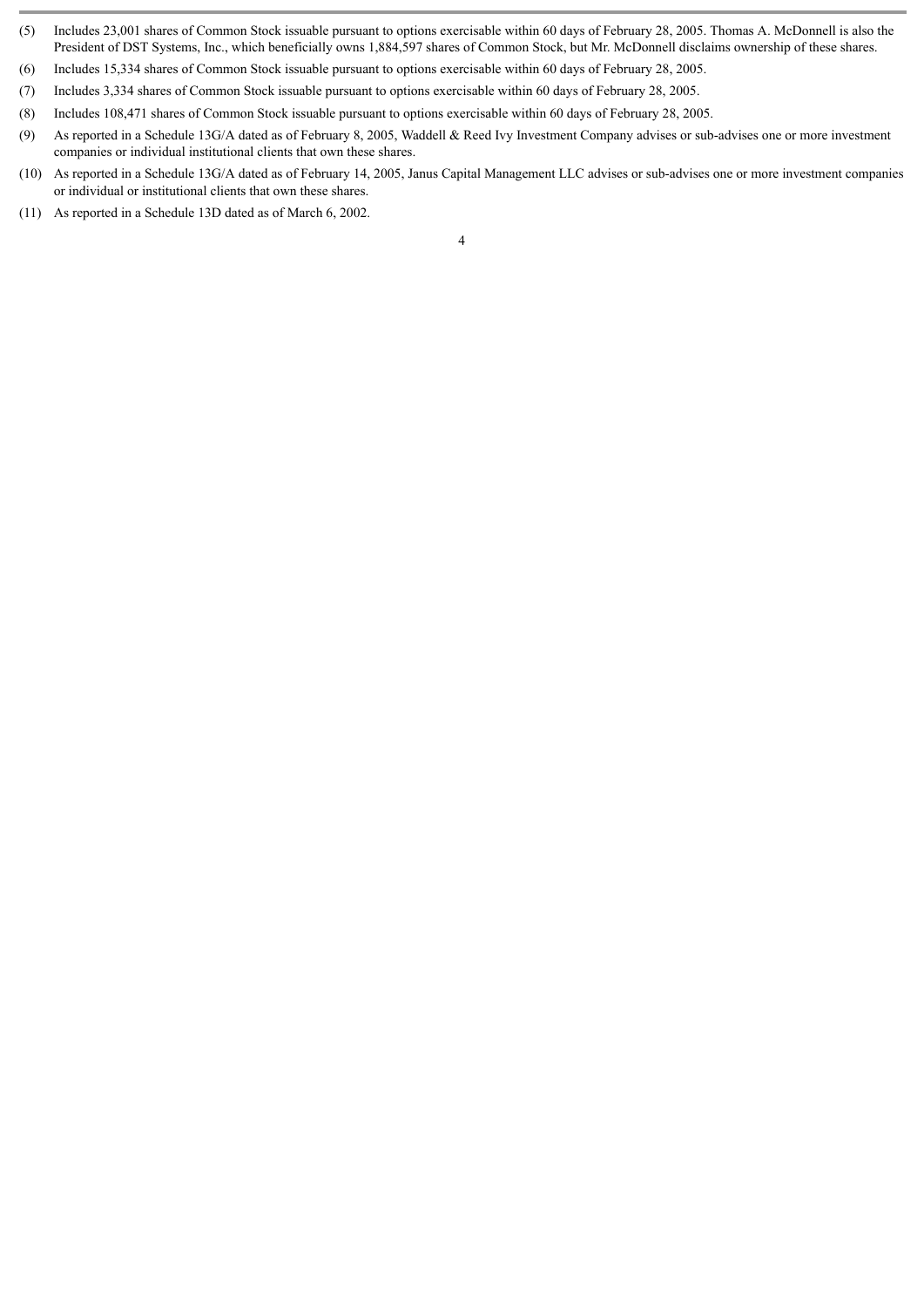# **PROPOSAL 1 ELECTION OF DIRECTORS**

**Term**

Our Directors and Executive Officers are as follows:

| <b>Name</b>                         | Age | <b>Position</b>                                                            | тегии<br><b>Expires</b> |
|-------------------------------------|-----|----------------------------------------------------------------------------|-------------------------|
|                                     |     |                                                                            |                         |
| <b>Directors</b>                    |     |                                                                            |                         |
| Michael J. Brown                    | 48  | Chairman, Chief Executive Officer and Class I Director                     | 2007                    |
| Daniel R. Henry                     | 39  | President, Chief Operating Officer and Class III Director                  | 2006                    |
| Thomas A. McDonnell $(1)(2)(3)$     | 59  | Class III Director                                                         | 2006                    |
| Dr. Andrzej Olechowski $(2)(3)^*$   | .58 | Class II Director                                                          | 2008                    |
| Eriberto R. Scocimara $(1)(2)(3)^*$ | 69  | Class II Director                                                          | 2008                    |
| M. Jeannine Strandjord $(1)(2)(3)$  | 59  | Class I Director                                                           | 2007                    |
| Paul S. Althasen                    | 40  | Executive Vice President, Co-Managing Director of e-pay Ltd. and Class III |                         |
|                                     |     | Director                                                                   | 2006                    |
| Andrew B. Schmitt $(1)(2)(3)$       | 56  | Class I Director                                                           | 2007                    |
| <b>Executive Officers</b>           |     |                                                                            |                         |
| Rick L. Weller                      | 47  | Chief Financial Officer                                                    |                         |
| Miro I. Bergman                     | 42  | Executive Vice President, General Manager-EMEA                             |                         |
| John A. Gardiner(4)                 | 41  | Executive Vice President, Co-Managing Director e-pay                       |                         |
| Jeffrey B. Newman                   | 50  | Executive Vice President, General Counsel                                  |                         |
| James P. Jerome                     | 47  | Executive Vice President, Software Solutions Managing Director             |                         |
|                                     |     |                                                                            |                         |

Nominated for election at this Annual Meeting.

- (1) Member of the Audit Committee.
- (2) Member of the Compensation Committee.
- (3) Member of the Nominating & Corporate Governance Committee.

(4) Mr. Gardiner has "observer rights" to attend Board meetings under the terms of the e-pay Ltd. Share Purchase Agreement entered into February 19, 2003.

# *Classified Board*

We currently have eight directors divided among three classes as follows:

Class I—Michael J. Brown, M. Jeannine Strandjord and Andrew B. Schmitt;

- Class II—Eriberto R. Scocimara and Dr. Andrzej Olechowski; and
- Class III—Thomas A. McDonnell, Paul S. Althasen and Daniel R. Henry.

Mr. Brown, Mr. Henry and Mr. Althasen are management directors. The Board has determined that the remaining five directors are independent directors as defined in the listing standards for the Nasdaq National Market.

Two Class II directors are to be elected at the Annual Meeting for three-year terms ending at the Annual Meeting of Stockholders in 2008. The Board has nominated Dr. Andrzej Olechowski and Eriberto Scocimara for election as Class II directors. Unless otherwise instructed, each signed and returned proxy will be voted for Dr. Andrzej Olechowski and Eriberto Scocimara. Dr. Olechowski and Mr. Scocimara have consented to serve as directors of Euronet. If Dr. Olechowski or Mr. Scocimara is unable or subsequently declines to serve as a director at the time of the Annual Meeting, the proxies will be voted for any alternative nominees who shall be designated by the present Board to fill the vacancy. We are not aware of any reason why Dr. Olechowski or Mr. Scocimara will be unable or will decline to serve as a director.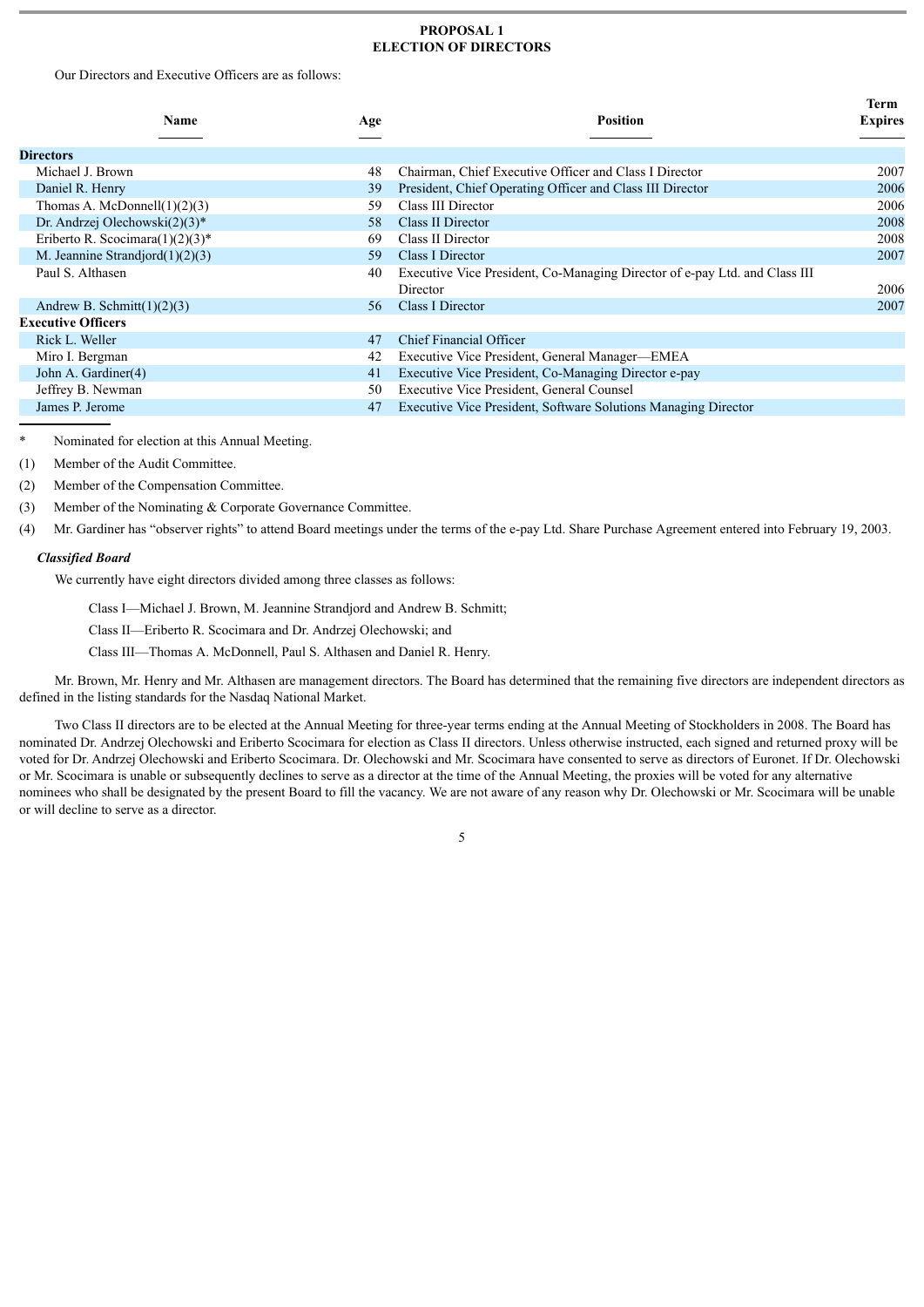The two candidates for election as directors who receive the highest number of affirmative votes by the holders of shares present and entitled to be voted at the Annual Meeting will be elected.

The following information relates to the nominees indicated above and to our other directors whose terms of office will extend beyond 2005. All directors have served on our Board for at least five years, except as otherwise indicated.

## *Nominees for Election at the Annual Meeting*

DR. ANDRZEJ OLECHOWSKI has served as a Director of Euronet since May 2002. He previously served as a Director of Euronet from its incorporation in December 1996 until May 2000. Since 1995, Dr. Olechowski has served as a consultant for Central Europe Trust, Poland, a consulting firm. He has held several senior positions with the Polish government: from 1993 to 1995, he was Minister of Foreign Affairs and in 1992 he was Minister of Finance. From 1992 to 1993, and again in 1995, he served as economic advisor to President Walesa. From 1991 to 1992, he was Secretary of State in the Ministry of Foreign Economic Relations and from 1989 to 1991 he was Deputy Governor of the National Bank of Poland. From May 1998 to June 2000, Dr. Olechowski served as the Chairman of Bank Handlowy. Currently, Dr. Olechowski sits on the Supervisory Boards of Bank Handlowy w Warszawie SA (Poland) and Europejski Fundusz Hipoteczny (Poland) as well as the International Advisory Board of Textron (USA), European Advisory Board of Citigroup (UK) and the boards of various charitable and educational foundations. He received a Ph.D. in Economics in 1979 from the Central School of Planning and Statistics in Warsaw.

ERIBERTO R. SCOCIMARA has been a Director of Euronet since its incorporation in December 1996 and previously served on the boards of Euronet's predecessor companies. Since April 1994, Mr. Scocimara has served as President and Chief Executive Officer of the Hungarian-American Enterprise Fund ("HAEF"), a private company that is funded by the U.S. government and invests in Hungary. Since 1984, Mr. Scocimara has also been the President of Scocimara & Company, Inc., an investment management company. Mr. Scocimara is currently a director of HAEF, Carlisle Companies, Roper Industries, Quaker Fabrics and several privately owned companies. He is the chairman of the audit committees of Roper Industries and Quaker Fabrics. He has a Licence de Science Economique from the University of St. Gallen, Switzerland, and an M.B.A. from Harvard University.

# **The Board recommends that stockholders vote "FOR" election of Dr. Andrzrej Olechowski and Eriberto Scocimara as Class II directors of Euronet.**

## *Other Directors*

MICHAEL J. BROWN is one of the founders of Euronet and has served as our Chairman of the Board and Chief Executive Officer since 1994. Mr. Brown has been a Director of Euronet since our incorporation in December 1996 and previously served on the boards of Euronet's predecessor companies. In 1979, Mr. Brown founded Innovative Software, Inc., a computer software company that was merged in 1988 with Informix. Mr. Brown served as President and Chief Operating Officer of Informix from February 1988 to January 1989. He served as President of the Workstation Products Division of Informix from January 1989 until April 1990. In 1993, Mr. Brown was a founding investor of Visual Tools, Inc. Visual Tools, Inc. was acquired by Sybase Software in 1996. Mr. Brown received a B.S. in electrical engineering from the University of Missouri—Columbia in 1979 and a M.S. in molecular and cellular biology at the University of Missouri—Kansas City in 1997. Mr. Brown is married to the sister of the wife of Daniel R. Henry, the President and Chief Operating Officer of Euronet.

M. JEANNINE STRANDJORD has served on our Board since March 26, 2001. Since September 2003 Ms. Strandjord served as Senior Vice President and Chief Integration Officer of Sprint Corporation ("Sprint") with responsibility for implementation of Sprint's transformation, including overall program management of comprehensive process redesign and organizational development. From November 1998 to September 2003, Ms. Strandjord was Senior Vice President of Financial Services of Sprint. From 1990 to November 1998,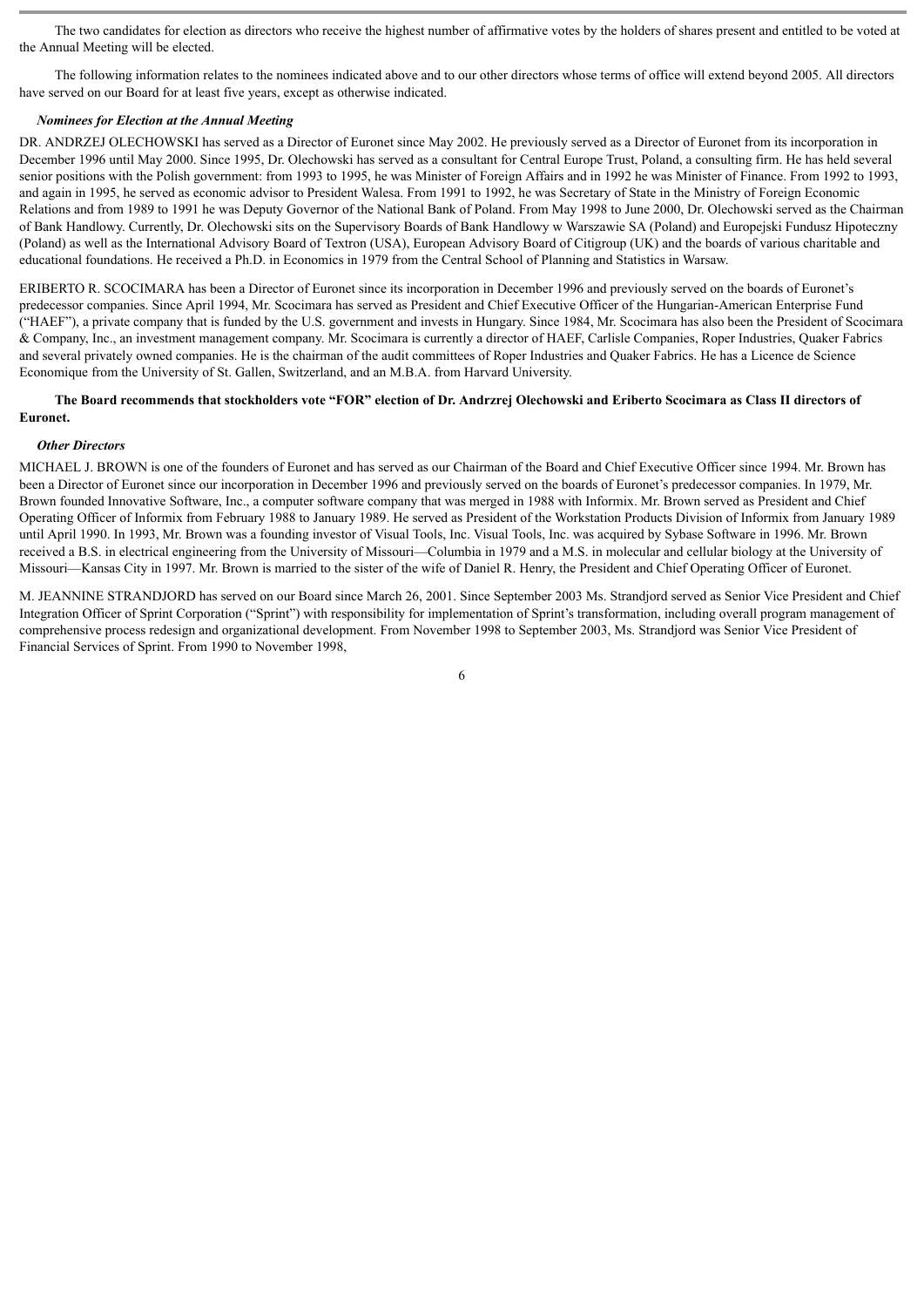Ms. Strandjord was Senior Vice President and Treasurer for Sprint. From 1986 to 1990, she served as Vice President and Controller of Sprint. Ms. Strandjord joined Sprint in January 1985, serving as Vice President of Finance and Distribution at AmeriSource, Inc., a Sprint subsidiary. Prior to joining Sprint, Ms. Strandjord was Vice President of Finance for Macy's Midwest and had held positions with Kansas City Power & Light Co. and Ernst and Whinney. Ms. Strandjord holds a bachelor's degree in accounting and business administration from the University of Kansas and is a certified public accountant. She is a member of the board of six registered investment companies which are a part of American Century Funds, a member of the board of DST Systems, Inc., and a member of the audit committee of DST Systems, Inc.

ANDREW B. SCHMITT has served on our Board since September 24, 2003. Mr. Schmitt has served as President and Chief Executive Officer of Layne Christensen Company since October 1993. For approximately two years prior to joining Layne Christensen Company, Mr. Schmitt was a partner in two privately owned hydrostatic pump and motor manufacturing companies and an oil and gas service company. He served as President of the Tri-State Oil Tools Division of Baker Hughes Incorporated from February 1988 to October 1991. Mr. Schmitt serves on the board of directors of Layne Christensen Company, as well as the boards of its subsidiaries and affiliates. Mr. Schmitt holds a bachelor of science degree from the University of Alabama School of Commerce and Business.

THOMAS A. MCDONNELL has been a Director of Euronet since its incorporation in December 1996 and he previously served on the boards of Euronet's predecessor companies. Since October 1984, he has served as Chief Executive Officer and since January 1973 (except for a 30 month period from October 1984 to April 1987) he has served as President of DST Systems, Inc., a stockholder of Euronet. From 1973 to September 1995, he served as Treasurer of DST Systems, Inc. He is currently a director of DST Systems, Inc., Commerce Bancshares, Inc., Garmin Ltd., Blue Valley Ban Corp and Kansas City Southern. He is a member of the audit committees of Kansas City Southern, Commerce Bancshares, Inc. and Garmin Ltd. Mr. McDonnell has a B.S. in Accounting from Rockhurst College and an M.B.A. from the Wharton School of Finance.

DANIEL R. HENRY founded the predecessor of Euronet with Michael Brown in 1994 and is serving as our President and Chief Operating Officer. Mr. Henry oversees Euronet's daily operations, including our overseas subsidiaries, and is responsible for our expansion into new markets. Prior to joining us, Mr. Henry was a commercial real estate broker for five years in the Kansas City metropolitan area where he specialized in the development and leasing of premier office properties. Mr. Henry received a B.S. in Business Administration from the University of Missouri—Columbia in 1988. Mr. Henry has been a Director of Euronet since our incorporation in December 1996 and he previously served on the boards of Euronet's predecessor companies. Mr. Henry is married to the sister of the wife of Michael J. Brown, the Chairman of the Board and Chief Executive Officer of Euronet.

PAUL S. ALTHASEN has served on our Board since May 2003. Mr. Althasen currently serves as Executive Vice President and Co-Managing Director of e-pay Ltd., a subsidiary of Euronet ("e-pay"). He joined Euronet in February 2003 in connection with Euronet's acquisition of e-pay. Mr. Althasen is a co-founder and former CEO of e-pay, where he was responsible for the strategic direction of e-pay since its formation in 1999. From 1989 to 1999, Mr. Althasen was a cofounder and Managing Director of MPC Mobile Phone Center, a franchised retailer of cellular phones in the U.K. Previously, Mr. Althasen worked for Chemical Bank in London where he traded financial securities. Mr. Althasen has a B.A. (Honors) degree in business studies.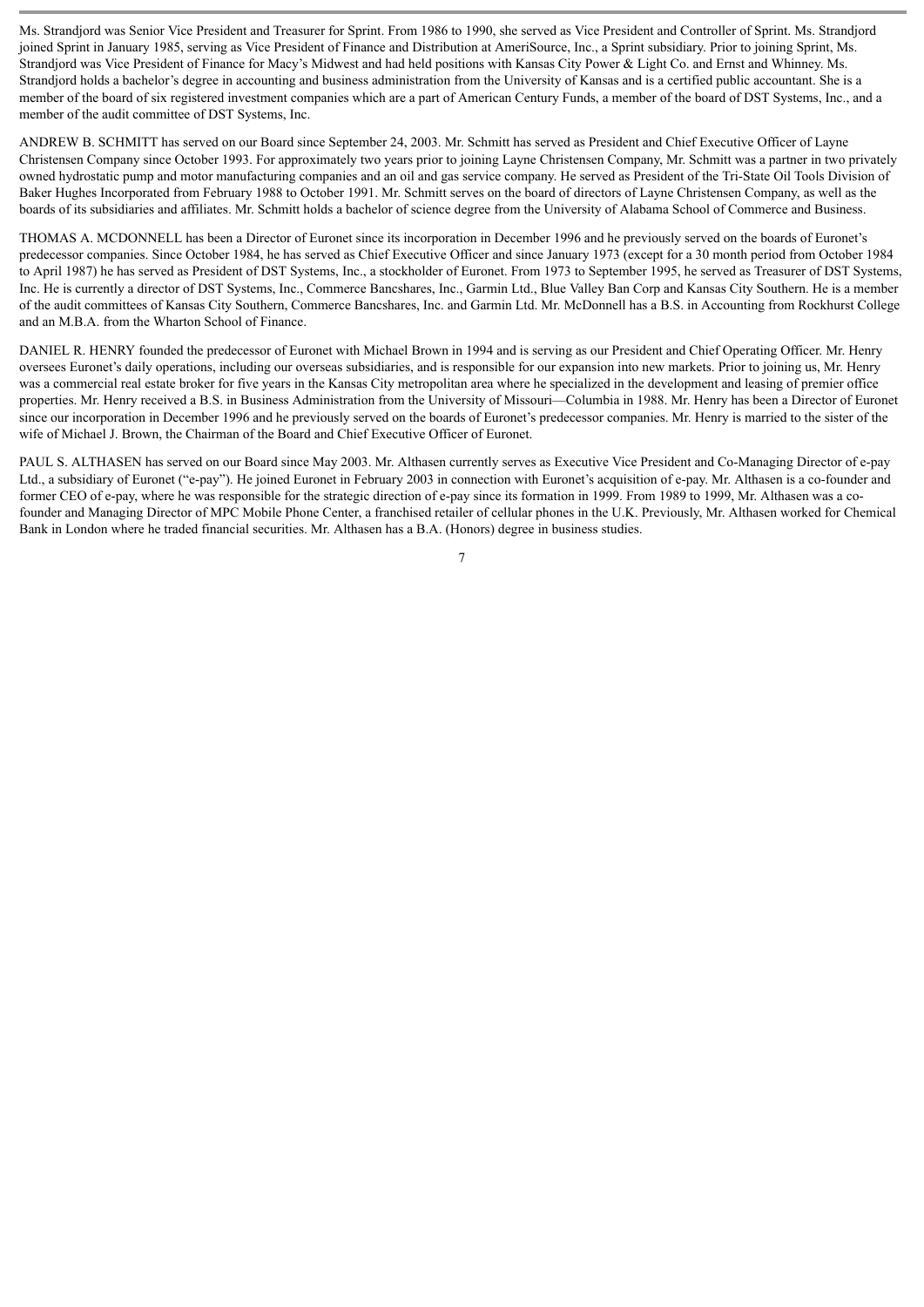# **CERTAIN RELATIONSHIPS AND RELATED TRANSACTIONS**

## *Loan to Miro I. Bergman*

In October of 1999, we made a loan in the amount of \$73,000 to Mr. Miro I. Bergman, our Executive Vice President. This loan was made under a program in which Euronet loaned sums to certain executives to purchase our Common Stock on the open market (the "Loan Agreement Program"). Mr. Bergman used the proceeds to purchase 22,194 shares of our Common Stock. These shares were pledged to secure the loan. This was a non-recourse, non-interest bearing loan with a maturity date of July 30, 2004. The loan was entirely repaid by Mr. Bergman in April 2004.

# **SECTION 16(a) BENEFICIAL OWNERSHIP REPORTING COMPLIANCE**

To our knowledge, based solely on a review of copies of reports available to us, during 2004, our directors, officers and beneficial owners of greater than 10% of our Common Stock complied with all applicable Section 16(a) filing requirements during the year 2004, except that (i) a Form 4 relating to a sale of shares by Mr. Michael J. Brown, Chief Executive Officer, on December 6, 2004 was filed late on December 10, 2004, (ii) Form 4's relating to the sale of shares by Mr. James P. Jerome, Executive Vice President and Software Solutions Managing Director, on March 3, 2004 and April 6, 2004 were filed late on March 12, 2004 and April 12, 2004, respectively, (iii) a Form 4 relating to a sale of shares by Mr. Paul S. Althasen, Executive Vice President, on December 17, 2004 was filed late on February 23, 2005, and (iv) a Form 4 relating to sales of shares by Mr. Eriberto R. Scocimara, a Director of Euronet, on November 8 and November 11, 2004 was filed late on November 18, 2004.

# **MEETINGS AND COMMITTEES OF THE BOARD OF DIRECTORS**

The Board held six meetings (including two telephonic meetings) during 2004. Each director attended at least 75% of the total number of meetings held by the Board (during the period for which he or she was a director) and the total number of meetings held by all Board committees on which he or she served (during the periods for which he or she was a member).

The Board has established an Audit Committee, a Compensation Committee and a Nominating & Corporate Governance Committee.

## *Audit Committee*

The Audit Committee of the Board, composed solely of independent directors, met in person five times in 2004. In addition, the Committee held six telephonic meetings to review our quarterly filings with the U.S. Securities and Exchange Commission ("SEC") and to monitor progress of our review of internal controls and procedures under the Sarbanes-Oxley Act of 2002. The following four directors are members of the Audit Committee: M. Jeannine Strandjord, Chair, Thomas A. McDonnell, Eriberto R. Scocimara and Andrew B. Schmitt. The functions of the Audit Committee are described under the "Report of the Audit Committee" below. The Audit Committee operates under a written charter adopted by the Board of Directors in November 2003, which is published on Euronet's website at *http://www.euronetworldwide.com/investors/index.asp*, under the Corporate Governance menu. The Board of Directors has determined that each of the Audit Committee members is independent, as that term is defined under the enhanced independence standards for audit committee members in the Securities Exchange Act of 1934 and rules thereunder, as amended and incorporated into the listing standards of the Nasdaq National Market.

The Board of Directors has determined that all of the members of the Audit Committee are "audit committee financial experts" as that term is defined in the rules promulgated by the SEC pursuant to the Sarbanes-Oxley Act of 2002.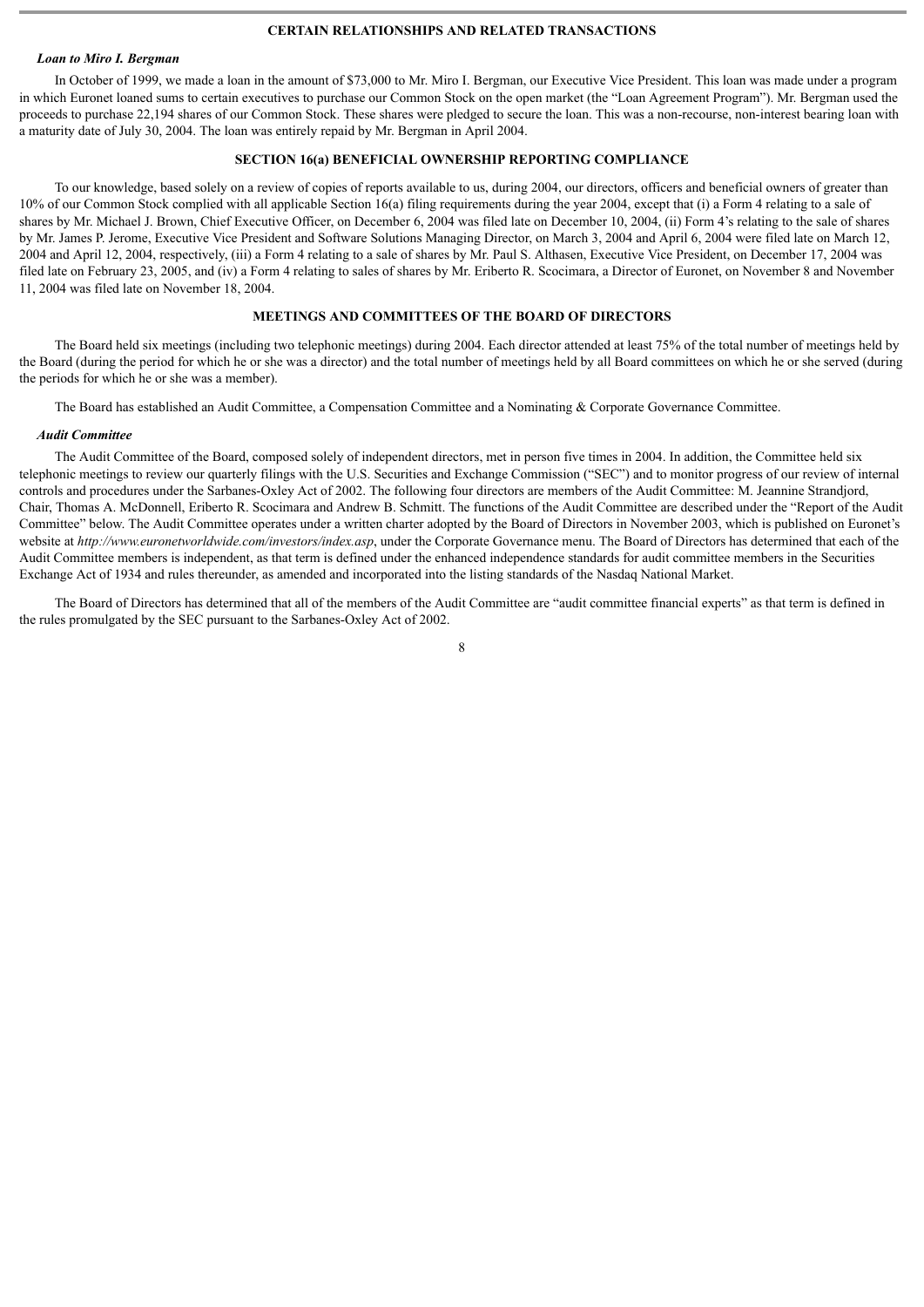#### *Compensation Committee*

The Compensation Committee of the Board, composed solely of independent directors, met twice in 2004 to review and approve the grant of options, restricted stock and cash bonuses to our executives. The purpose of the Compensation Committee is to make determinations and recommendations to the Board with respect to salaries and bonuses payable to our Chief Executive Officer and senior executive officers. Thomas A. McDonnell, Chair, M. Jeannine Strandjord, Dr. Andrzej Olechowski, Andrew B. Schmitt and Eriberto R. Scocimara are the current members of the Compensation Committee.

The Compensation Committee performs its functions and responsibilities pursuant to a written charter adopted by our Board in September 2002 which is published on Euronet's website at *http://www.euronetworldwide.com/investors/index.asp*, under the Corporate Governance menu.

#### *Nominating & Corporate Governance Committee*

The Nominating & Corporate Governance Committee was established in November 2003 and did not meet during the year, but met in March 2005 to evaluate the performance of the Board for the year 2004. Thomas A. McDonnell, M. Jeannine Strandjord, Dr. Andrzej Olechowski and Andrew B. Schmitt are the current members of the Nominating & Corporate Governance Committee. All members of the Nominating & Corporate Governance Committee are independent as defined under the general independence standards of the listing standards of the Nasdaq National Market.

The Nominating & Corporate Governance Committee performs the functions of a nominating committee. The Nominating & Corporate Governance Committee's Charter describes the Committee's responsibilities, including developing corporate governance guidelines and seeking, screening and recommending director candidates for nomination by the Board of Directors. Euronet's Corporate Governance Guidelines contain information regarding the selection, qualification and criteria for director nominees and the composition of the Board, and is published on Euronet's website at *http://www.euronetworldwide.com/ investors/index.asp* under the Corporate Governance menu.

The Nominating & Corporate Governance Committee evaluates each director in the context of the Board as a whole, with the objective of recommending a group that can best perpetuate the success of the business and represent stockholder interests through the exercise of sound judgment using its diversity of experience in these various areas. As determining the specific qualifications or criteria against which to evaluate the fitness or eligibility of potential director candidates is necessarily a dynamic and an evolving process, the Board believes that it is not always in the best interests of Euronet or its stockholders to attempt to create an exhaustive list of such qualifications or criteria. Appropriate flexibility is needed to evaluate all relevant facts and circumstances in context of the needs of the Board and Euronet at a particular point in time. Accordingly, the Nominating & Corporate Governance Committee reserves the right to consider those factors as it deems relevant and appropriate, including the current composition of the Board, the balance of management and independent directors, the need for Audit Committee expertise and the evaluations of other potential director candidates. In determining whether to recommend a director for re-election, the Nominating  $&$  Corporate Governance Committee also considers the director's past attendance at meetings and participation in and contributions to the activities of the Board.

As general guidelines, members of the Board and potential director candidates for nomination to the Board shall be persons with appropriate educational background and training and who:

- have personal and professional integrity,
- act in a thorough and inquisitive manner,
- are objective,
- have practical wisdom and mature judgment,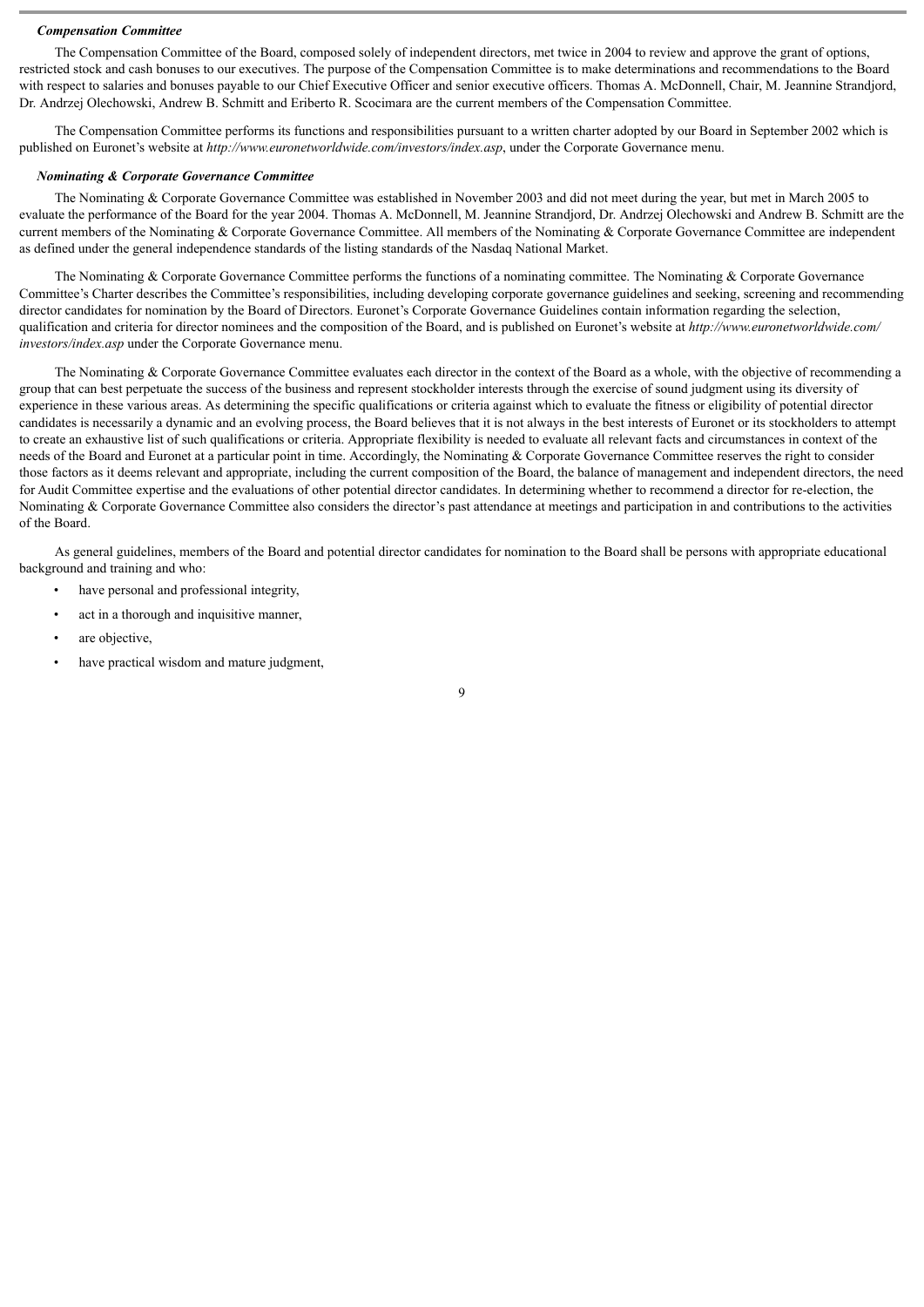- have demonstrated the kind of ability and judgment to work effectively with other members of the Board to serve the long-term interests of the stockholders,
- have a general understanding of management, marketing, accounting, finance and other elements relevant to Euronet's success in today's business environment,
- have financial and business acumen, relevant experience, and the ability to represent and act on behalf of all stockholders,
- are willing to devote sufficient time to carrying out their duties and responsibilities effectively, including advance review of meeting materials, and
- are committed to serve on the Board and its committees for an extended period of time.

In addition, nominees and new directors (a) who serve as a member of Euronet's Audit Committee are not permitted to serve on the audit committee of more than two other boards of public companies, (b) who serve as chief executive officers or in equivalent positions are not permitted to serve on more than two boards of public companies in addition to the Board, and (c) generally are not permitted to serve on more than four other boards of public companies in addition to the Board. These policies were adopted in November 2003 and the Board determined that they will not be applied to incumbent directors unless the Board considers that failure to comply is impairing the quality of the directors' services on the Board.

The Board values the contributions of a director whose years of service have given them insight into Euronet and its operations and believes term limits are not necessary. Directors shall not be nominated for election to the Board after their 73rd birthday, although the full Board may nominate director candidates over 73 for special circumstances.

*Director Candidate Recommendations and Nominations By Stockholders*. The Nominating & Corporate Governance Committee's Charter provides that the Nominating & Corporate Governance Committee will consider director candidate recommendations by stockholders. Stockholders should submit any such recommendations for the Nominating & Corporate Governance Committee through the method described under "Stockholder Proposals for the 2006 Annual Meeting" below. In addition, in accordance with Euronet's Bylaws, any stockholder of record entitled to vote for the election of directors at the applicable meeting of stockholders may nominate persons for election to the Board of Directors if such stockholder complies with the notice procedures set forth in the Bylaws and summarized in "Stockholders' Proposals for the 2006 Annual Meeting" below.

#### *Communications With The Board of Directors*

The Board has approved a formal policy for stockholders to send communications to the Board or its individual members. Stockholders can send communications to the Board and specified individual directors by mailing a letter to the attention of the Board or a specific director (c/o the General Counsel) at Euronet Worldwide, Inc., 4601 College Blvd., Suite 300, Leawood, Kansas 66211.

Upon receipt of a communication for the Board or an individual director, the General Counsel will promptly forward any such communication to all the members of the Board or the individual director, as appropriate. If a communication to an individual director deals with a matter regarding Euronet, the General Counsel will forward the communication to the entire Board, as well as the individual directors. Neither the Board nor a specific director is required to respond to stockholder communication and when responding shall do so only in compliance with the Corporate Governance Guidelines.

# *Director Attendance At Annual Meeting*

Euronet has a policy encouraging the directors to attend the Annual Meeting of stockholders.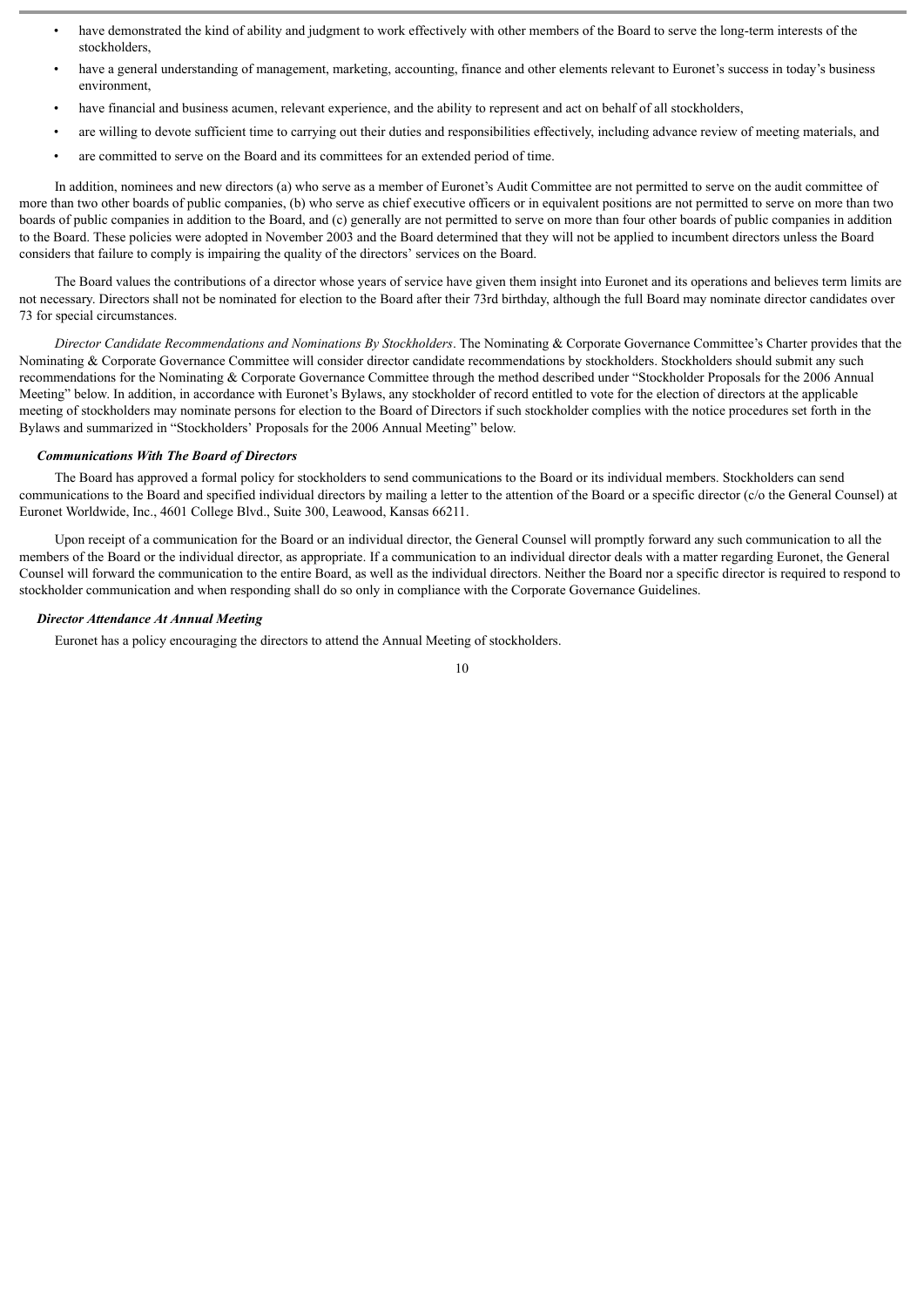### *Compensation of Directors*

During 2004, we paid each non-management director a fee of \$30,000 with the exception of Ms. Strandjord who received an additional amount of \$3,000 for being the Chair of the Audit Committee. In addition, we grant each non-management director an option to purchase 10,000 shares of our Common Stock upon appointment to the Board and an option to purchase 10,000 shares for each year of service as a director. The annual grant of options is made each year on the day of our annual meeting. These options have a three-year vesting period and an exercise price that is equal to the closing trading price of our Common Stock on the Nasdaq National Market on the date of the grant. We also reimburse directors for out-of-pocket expenses incurred in connection with the directors' attendance at all Board and committee meetings, as well as the Annual Meetings of stockholders.

#### *Code of Conduct*

The Board has adopted a Code of Conduct that applies to all of our employees and directors, including the Chief Executive Officer, Chief Financial Officer and Controller (the "Senior Financial Officers"). The Code of Conduct is available on Euronet's website at http://www.euronetworldwide.com/investor/index.asp, under the Corporate Governance menu. We intend to disclose any amendment to or waiver from the Code of Conduct granted to any Senior Financial Officer on a Form 8-K or on our website.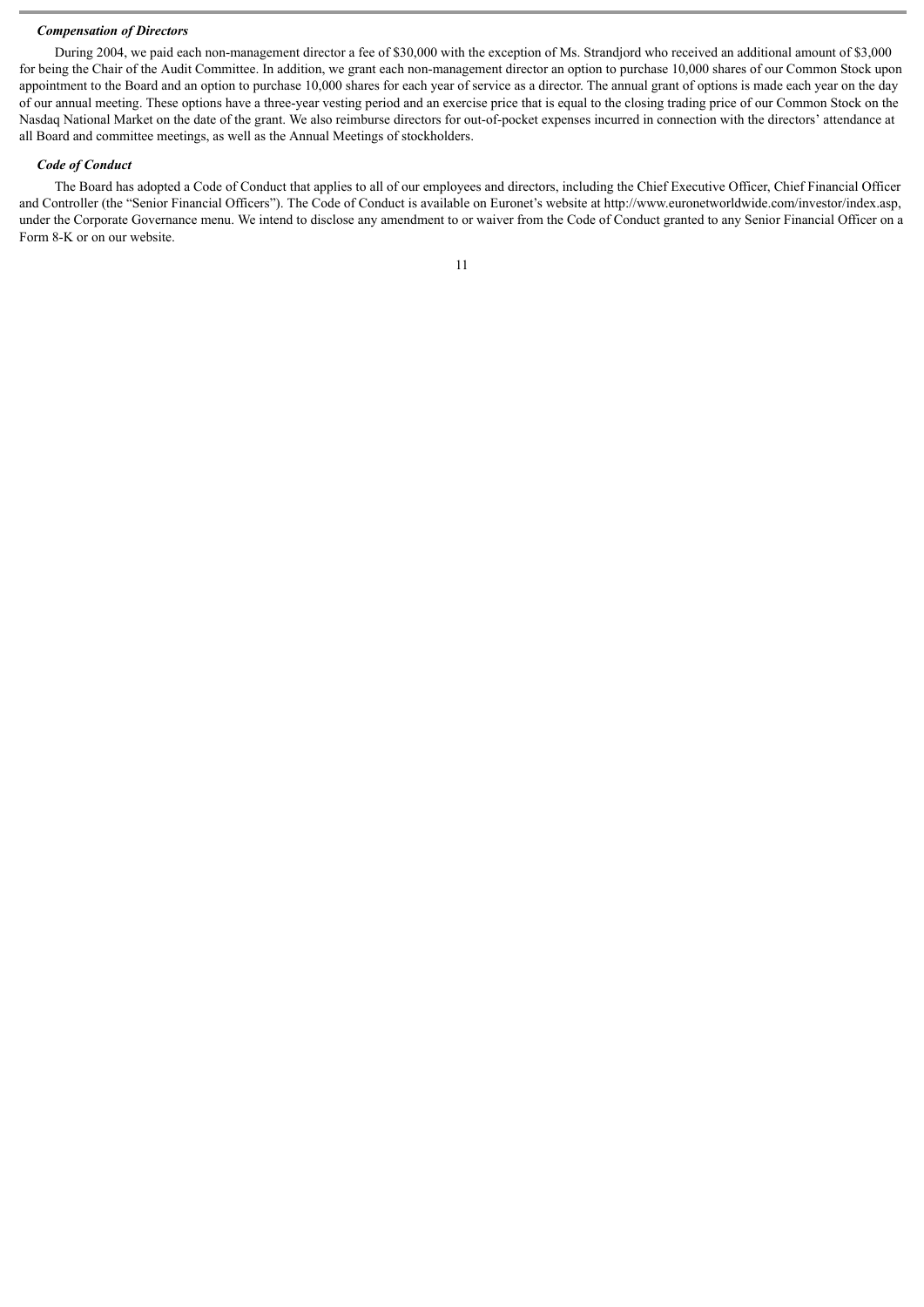### **EXECUTIVE COMPENSATION**

The following table sets forth certain information regarding the compensation awarded or paid by us to our Chief Executive Officer and to the four other most highly compensated of our executive officers whose total annual salary and bonus equaled or exceeded \$100,000 during the year ended December 31, 2004 (the "Named Executive Officers") for the periods indicated:

|                                              |      |                      | <b>Annual Compensation</b> |                                            | <b>Long Term Compensation Awards</b>               |                                                           |                                         |  |
|----------------------------------------------|------|----------------------|----------------------------|--------------------------------------------|----------------------------------------------------|-----------------------------------------------------------|-----------------------------------------|--|
| <b>Name and Principal</b><br><b>Position</b> | Year | <b>Salary</b><br>(S) | <b>Bonus</b><br>(S)        | <b>Other Annual</b><br>Compensation<br>(S) | <b>Restricted</b><br><b>Stock</b><br>Awards<br>(S) | <b>Securities</b><br>Underlying<br>Options/<br>$SARS$ (#) | <b>All Other</b><br>Compensation<br>(S) |  |
| Michael J. Brown                             | 2004 | 375,000              |                            |                                            | 450,008(1)                                         | 33,750                                                    | 648(2)                                  |  |
| Chairman, and Chief                          | 2003 | 331,250              | 150,000(3)                 |                                            |                                                    |                                                           | 324(2)                                  |  |
| <b>Executive Officer</b>                     | 2002 | 200,000              |                            |                                            |                                                    | 165,000                                                   |                                         |  |
| Daniel R. Henry                              | 2004 | 290,000              |                            |                                            | 347,993(4)                                         | 33,750                                                    | 96(3)                                   |  |
| President and Chief                          | 2003 | 261,250              | 150,000(3)                 |                                            |                                                    | 10,000                                                    | 96(2)                                   |  |
| Operating Officer                            | 2002 | 175,000              | 81,430(5)                  |                                            |                                                    | 155,000                                                   |                                         |  |
| John A. Gardiner                             | 2004 | 278,137(6)           | 272,716(7)(8)              |                                            |                                                    |                                                           |                                         |  |
| <b>Executive Vice President and</b>          | 2003 | 243,941(9)           | 225,268(10)(3)             |                                            |                                                    |                                                           |                                         |  |
| Managing Director e-pay                      | 2002 |                      |                            |                                            |                                                    |                                                           |                                         |  |
| Paul S. Althasen                             | 2004 | 267,445(6)           | 272,716(7)(8)              |                                            |                                                    |                                                           |                                         |  |
| Executive Vice President and                 | 2003 | 221,043(9)           | 214,106(10)(3)             |                                            |                                                    |                                                           |                                         |  |
| Managing Director e-pay                      | 2002 |                      |                            |                                            |                                                    |                                                           |                                         |  |
| Miro I. Bergman                              | 2004 | 210,000              | 200,000(9)                 | 100,641(11)                                |                                                    | 22,250                                                    | 1,404(2)                                |  |
| Managing Director EMEA                       | 2003 | 210,627              | 81,500(3)                  | 117,446(12)                                |                                                    | 12,000                                                    | 1,404(2)                                |  |
|                                              | 2002 | 210,000              | 50,000                     | 75,923(13)                                 |                                                    | 120,000                                                   |                                         |  |
|                                              |      |                      |                            |                                            |                                                    |                                                           |                                         |  |

(1) \$450,008 represents the value of an award of 27,473 shares of restricted stock granted in lieu of cash bonus on September 15, 2004. The shares were valued for purposes of this table using the closing price for our shares on September 15, 2004, the grant date, which was \$16.38. The award provided that it would vest on March 15, 2005, and the shares are now entirely vested. As of December 31, 2004, these were the only shares of restricted stock held by Mr. Brown. These shares had a value of \$714,847 on December 31, 2004, based on a closing stock price as of December 31, 2004 of \$26.02 per share.

(2) Life insurance premiums.

(3) Bonus earned for 2003, paid in 2004.

(4) \$347,993 represents the value of an award of 21,245 shares of restricted stock granted in lieu of cash bonus on September 15, 2004. The shares were valued for purposes of this table using the closing price for our shares on September 15, 2004, the grant date, which was \$16.38. The award provided that it would vest on March 15, 2005, and the shares are now entirely vested. As of December 31, 2004, these were the only shares of restricted stock held by Mr. Henry. These shares had a value of \$552,795 on December 31, 2004, based on a closing stock price as of December 31, 2004 of \$26.02 per share.

(5) Includes a bonus of \$49,500 paid in December 2002 that was used to repay a loan of equal amount outstanding to Euronet.

- (6) The amounts indicated were paid in British Pounds and were converted using an exchange rate of \$1.83 to the British Pound, which was the average exchange rate for the year 2004.
- (7) 2004 bonus payable in 2005.
- (8) These amounts were paid in British Pounds and were converted using an exchange rate of \$1.88 to the British Pound, which was the average exchange rate for the month of March 2005.
- (9) These amounts were was paid in British Pounds and were converted using an exchange rate of \$1.63 to the British Pound, which was the average exchange rate for the year 2003.
- (10) These amounts were paid in British Pounds and were converted using an exchange rate of \$1.82 to the British Pound, which was the average exchange rate for the month of March 2004.
- (11) Includes \$82,641 paid for reimbursement of the difference between 2003 taxes payable on Mr. Bergman's salary in Hungary and the amount that would have been payable if Mr. Bergman resided in the United states and an \$18,000 housing allowance.
- (12) Includes \$99,446 paid for reimbursement of the difference between 2002 taxes payable on Mr. Bergman's salary in Hungary and the amount that would have been payable if Mr. Bergman resided in the United States and an \$18,000 housing allowance.
- (13) Includes \$57,923 paid for reimbursement of the difference between 2001 taxes payable on Mr. Bergman's salary in Hungary and the amount that would have been payable if Mr. Bergman resided in the United states and an \$18,000 housing allowance.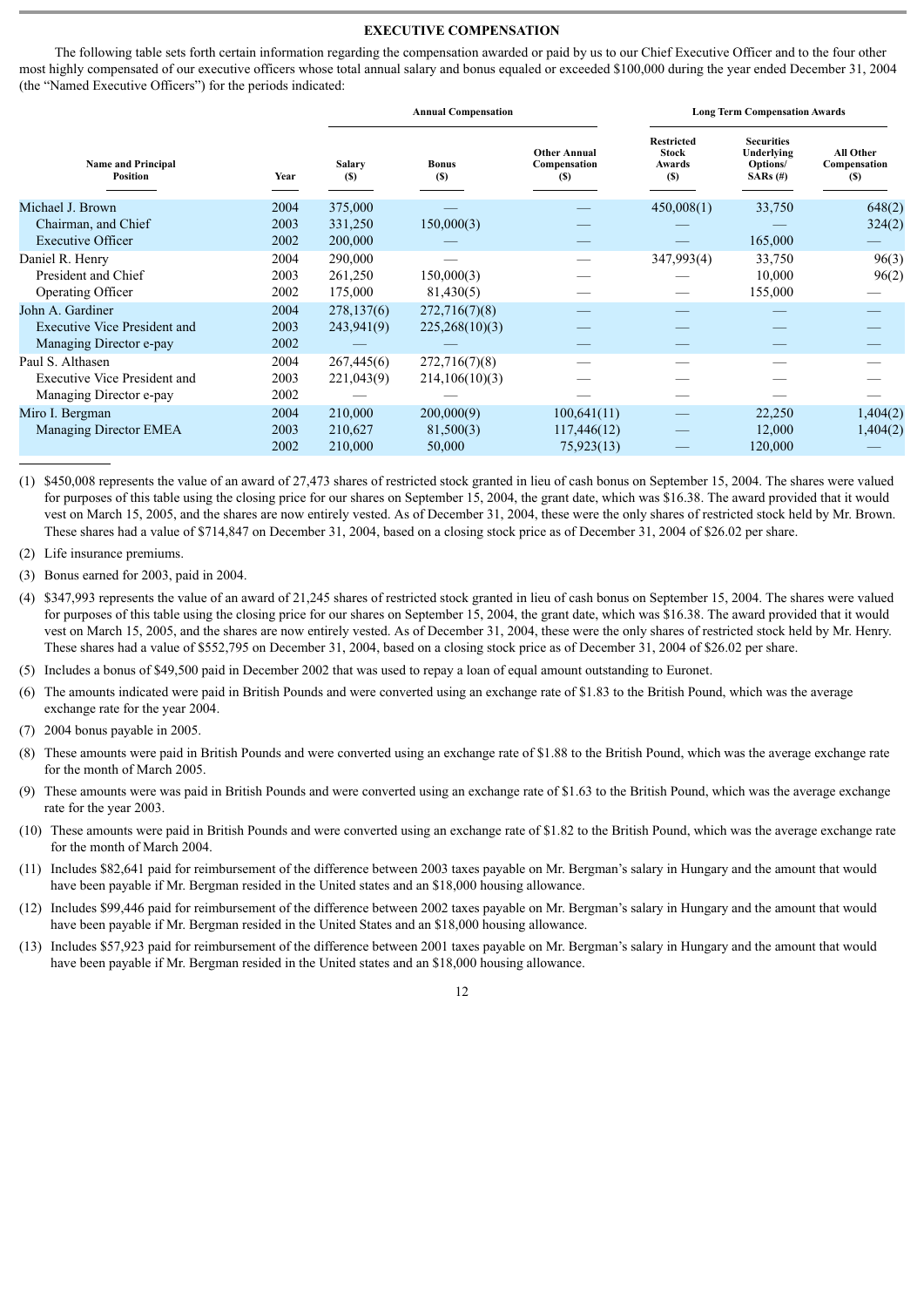#### *Option Grants in Last Fiscal Year*

The following table provides certain information concerning options granted to our Named Executive Officers during the year ended December 31, 2004. All the options described below were granted under the 2002 Stock Incentive Plan.

# *Individual Grants*

|                  | Name | Number of<br><b>Securities</b><br>Underlying<br><b>Options</b><br><b>Granted</b> | % of Total<br><b>Options</b><br><b>Granted to</b><br><b>Employees</b><br>in Fiscal<br>Year |              | <b>Exercise</b><br><b>Price Per</b><br><b>Share</b> | <b>Expiration Date</b> |              | <b>Potential Realizable</b><br><b>Value at Assumed</b><br><b>Annual Rates of</b><br><b>Stock Price</b><br><b>Appreciation for</b><br><b>Option Term (1)</b> |    |             |  |
|------------------|------|----------------------------------------------------------------------------------|--------------------------------------------------------------------------------------------|--------------|-----------------------------------------------------|------------------------|--------------|-------------------------------------------------------------------------------------------------------------------------------------------------------------|----|-------------|--|
|                  |      |                                                                                  |                                                                                            |              |                                                     |                        |              | 5%                                                                                                                                                          |    | 10%         |  |
| Michael J. Brown |      | 33,750                                                                           | 3.5%                                                                                       | \$           | 22.00                                               | June 9, 2014           |              | \$466,954                                                                                                                                                   |    | \$1,183,354 |  |
| Daniel R. Henry  |      | 33,750                                                                           | $3.5\%$                                                                                    | \$.          | 22.00                                               | June 9, 2014           |              | \$466,954                                                                                                                                                   |    | \$1,183,354 |  |
| John A. Gardiner |      | $\mathbf{0}$                                                                     | $0.0\%$                                                                                    | $\mathbb{S}$ | $\mathbf{0}$                                        | N/A                    | $\mathbb{S}$ | $\overline{0}$                                                                                                                                              | \$ | $\bf{0}$    |  |
| Paul S. Althasen |      | $\theta$                                                                         | $0.0\%$                                                                                    | \$           | $\theta$                                            | N/A                    | \$.          | $\theta$                                                                                                                                                    | S  | $\theta$    |  |
| Miro I. Bergman  |      | 22,250                                                                           | 2.3%                                                                                       |              | 22.00                                               | June 9, 2014           |              | \$307,844                                                                                                                                                   | \$ | 780,137     |  |
|                  |      |                                                                                  |                                                                                            |              |                                                     |                        |              |                                                                                                                                                             |    |             |  |

(1) Potential realizable value is based on the assumption that the shares appreciate at the annual rates shown (compounded annually) from the date of grant until the expiration of the option term. These numbers are calculated based upon the requirements promulgated by the SEC and do not reflect any estimate by us of future price increases.

#### *Aggregate Option Exercises in Last Fiscal Year and Fiscal Year-End Option Values*

The following table sets forth certain information concerning options exercised or exercisable by the Named Executive Officers during the year ended December 31, 2004 and options held by such individuals at December 31, 2004.

|                  |             |                                | <b>Value</b>  | <b>Number of Securities</b><br><b>Underlying Unexercised</b><br><b>Options at December 31, 2004</b> |               | <b>Value of Unexercised</b><br><b>In-The-Money Options at</b><br>December 31, 2004(2) |  |               |
|------------------|-------------|--------------------------------|---------------|-----------------------------------------------------------------------------------------------------|---------------|---------------------------------------------------------------------------------------|--|---------------|
|                  | <b>Name</b> | <b>Acquired</b><br>on Exercise | Realized\$(1) | Exercisable                                                                                         | Unexercisable | Exercisable                                                                           |  | Unexercisable |
| Michael J. Brown |             |                                |               | 678,856                                                                                             | 221,223       | \$16,079,981                                                                          |  | 3,732,522     |
| Daniel R. Henry  |             | 646,396                        | \$12,604,779  | 74,399                                                                                              | 214,995       | \$1,645,548                                                                           |  | 3,224,595     |
| John A. Gardiner |             |                                |               |                                                                                                     |               |                                                                                       |  |               |
| Paul S. Althasen |             |                                |               |                                                                                                     |               |                                                                                       |  |               |
| Miro I. Bergman  |             | 11,000                         | 214,005       | 104,471                                                                                             | 107,850       | \$1,517,245                                                                           |  | 1,185,013     |

(1) Market value of underlying securities on the date of exercise, minus the exercise price.

(2) Market value of underlying securities on December 31, 2004 (\$26.02), minus the exercise price of in-the-money options.

#### *Employment Agreements*

Messrs. Brown, Henry and Bergman are Named Executive Officers of Euronet and have employment agreements that have substantially the same terms except in respect to the levels of compensation and the provision of certain expatriate benefits to Mr. Bergman. These agreements were entered into in October 2003. The employment agreements have indefinite terms and provide that they may be terminated by the executives at any time upon 60 days' notice and by Euronet with or without cause. They may be terminated by Euronet with

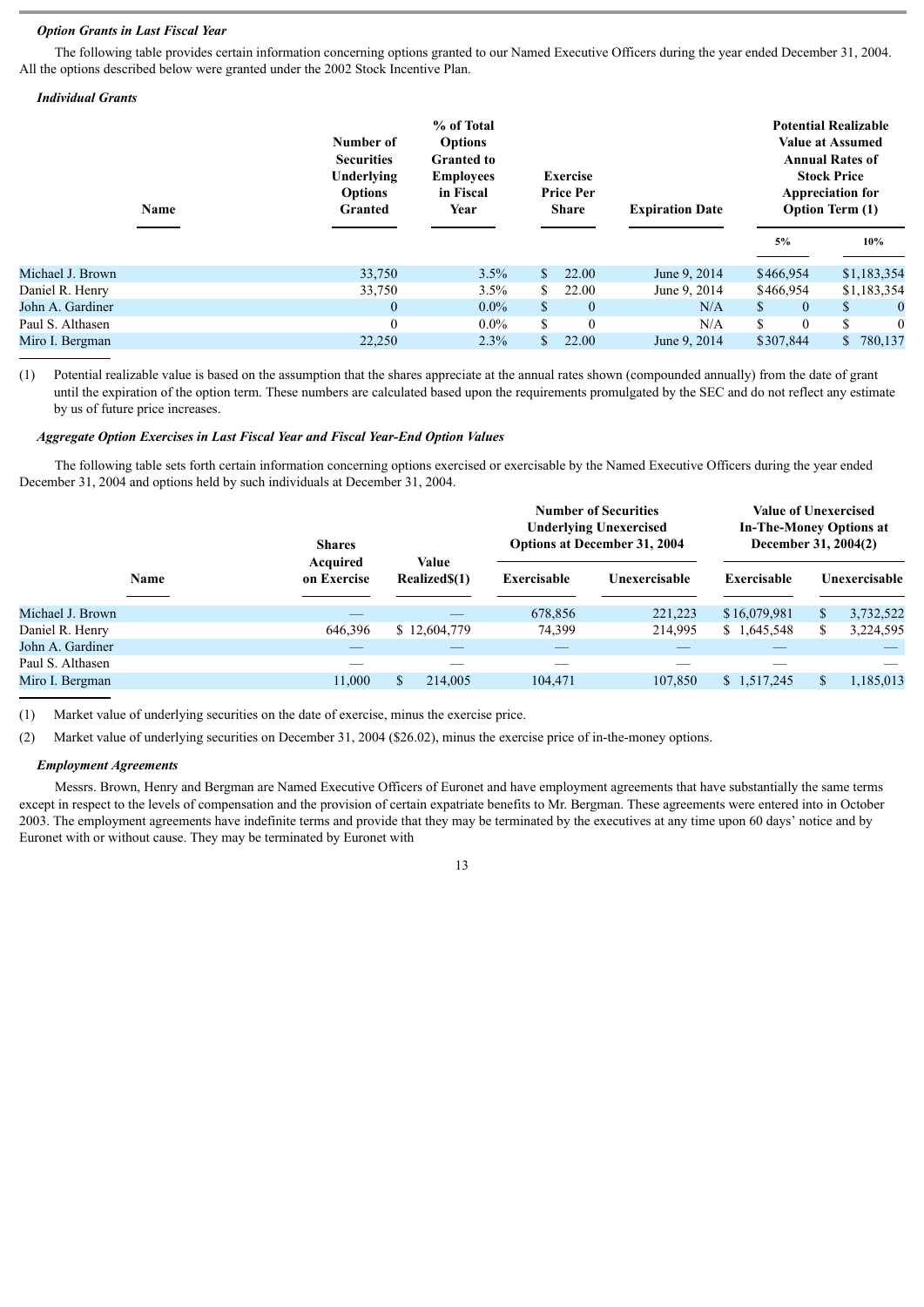cause (as defined in the agreements) upon 14 days notice. Prior to a "change of control" (as defined in the agreements), they may be terminated by Euronet without cause upon payment of severance payments equal to 24 months' base salary. In the event of a "change of control," the term of the agreements become fixed at three years from the date of the "change of control." Each of the agreements includes a restriction on the ability of the executive to compete with Euronet during the severance period, which is two years.

Mr. Althasen and Mr. Gardiner are Named Executive Officers of Euronet and employees of e-pay Limited, Euronet's U.K. subsidiary. Messrs. Althasen and Gardiner became Executive Vice Presidents of Euronet in February 2003 as part of the acquisition of e-pay, and entered into employment agreements with e-pay at that time. Mr. Althasen's and Mr. Gardiner's employment agreements have substantially the same terms, except with respect to salary levels. The agreements had fixed, two-year terms that expired on February 19, 2005, and at that time they became indefinite term agreements, terminable by either party without cause upon 12 months' notice. The agreements may be terminated by e-pay without notice for cause as defined in the agreements. These agreements provide for bonus payments of up to 100% of base salary. The amount of the bonus payments is discretionary, and Mr. Althasen and Mr. Gardiner are subject to Euronet's overall executive bonus plan, as determined by the Compensation Committee.

By a letter of variation dated April 12, 2005, the amount of time that Mr. Gardiner is required to devote to the performance of duties under his employment agreement was reduced to two days per week, and his salary was reduced to 75,000 British Pounds. By a letter of variation dated April 12, 2005, the amount of time Mr. Althasen is required to devote to the performance of duties under his employment agreement was reduced to one day per week, and his salary was reduced to 50,000 British Pounds.

# *Benefit Plans*

We provide insurance benefits to our executive officers and other employees, including health, dental, life, short-term and long-term disability insurance subject to certain deductibles, co-payments and insurability by employees where allowed by local law.

# **REPORT OF THE COMPENSATION COMMITTEE ON EXECUTIVE COMPENSATION**

The Compensation Committee, which currently consists of five outside directors, administers our executive compensation programs. The Compensation Committee is responsible for establishing policies that govern both annual cash compensation and equity ownership programs.

#### *Overview and Philosophy*

Our executive compensation policies have the following objectives:

- to provide competitive compensation that will help attract, retain and reward highly qualified executives who contribute to our long-term success; and
- to align the interests of executive management and stockholders by making individual compensation dependent upon achievement of financial goals and by providing long-term incentives through our stock option plans.

Our compensation package for executives consists of a base salary, annual bonuses based on a combination of corporate and individual performance and stock options, which vest over a period of years.

#### *Determination of Compensation Levels in 2004*

In determining levels of compensation of our CEO and other executives for 2004, the Compensation Committee was guided by the recommendations of report by an independent outside consultant (the "Consultant") that were reviewed and accepted by the Compensation Committee in May 2003. There were no significant changes made during 2004 in the Compensation Committee's approach to compensation of Euronet's executives.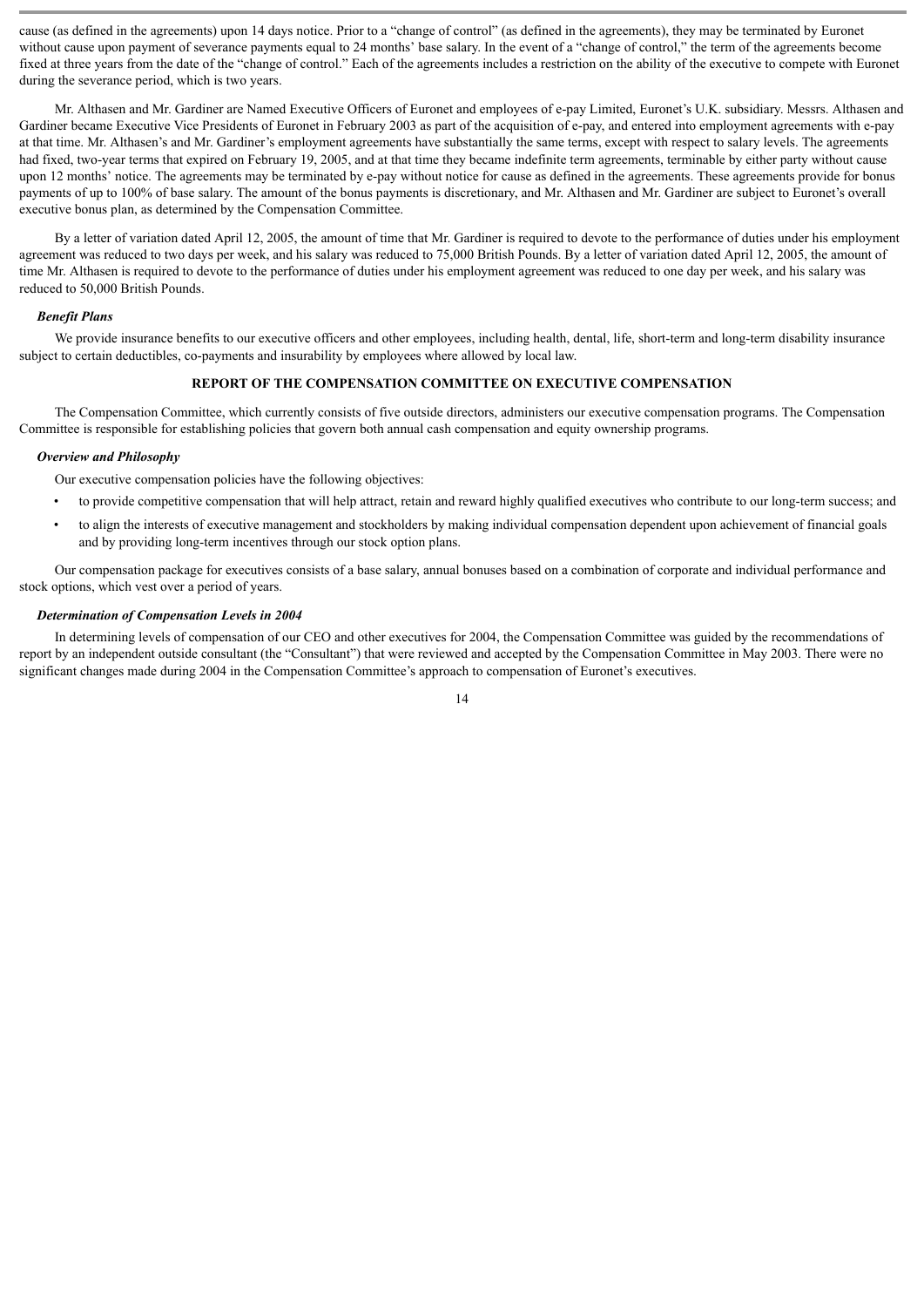The Consultant performed a survey of the compensation levels of executives in similar job categories and levels of responsibility in an industry peer group of companies and published surveys of executive compensation. Our CEO and other executives were grouped into four tiers of responsibility and the Consultant determined a compensation range for each tier of responsibility as well as the specific amount of compensation for each executive. As a general matter, the Consultant determined that compensation levels for Euronet executives should be set at approximately the midpoint of the range of compensation found within the peer group companies for each tier of responsibility.

## *Base Salary*

During the year 2004, there were no changes made in the base salaries of our CEO or any of our Named Executive Officers. The base salaries of our CEO and the other principal executive officers had been increased substantially in mid-2003, and the Committee, based on the conclusions of the Consultant, determined that these revised base salaries were competitive with Euronet's peer group of companies. Mr. Brown's base salary for 2004 was \$375,000 and Mr. Henry's was \$290,000. Mr. Brown's salary is at the midpoint of the base salary range recommended by the Consultant and is in the median of competitive practice within Euronet's peer group of companies. Mr. Henry's salary is slightly higher than the midpoint range recommended by the Consultant, reflecting his particularly significant contribution over time to the creation and development of Euronet. The base salaries paid to Paul Althasen and John Gardiner, comanaging directors of e-pay Limited, for 2004 were determined contractually in the employment agreements negotiated in the acquisition of e-pay in 2003 and, consequently, the Compensation Committee took no action to adjust their base salaries in 2004.

#### *Annual Bonus*

In setting annual bonuses, we consider overall company performance and individual performance of the executive concerned. In measuring individual performance, the Compensation Committee measures the level of responsibility of an executive against his base salary and other elements of compensation in order to determine whether overall compensation is sufficient to retain highly qualified individuals.

The Consultant provided recommended ranges of annual bonus that should be paid to Euronet executives based on practices in the peer group of companies. The ranges were expressed as a percentage of base salary, and the actual level of payout in each case is determined based upon achievement of defined personal and overall corporate performance goals. Euronet achieved increases of over 165% in operating income and 353% in earnings per share for the full year 2004 as compared to the full year 2003, and the Compensation Committee therefore determined that bonuses should be at the top of the ranges suggested by the Consultant. Mr. Brown and Mr. Henry were granted bonuses of 120% of their base salaries. The bonuses paid to Mr. Althasen and Mr. Gardiner were set at 100% of salary. Mr. Bergman was granted a bonus equal to 95% of base salary. Our other executive officers were also granted bonuses at the high end of their target ranges, with our CFO, Mr. Weller, and our General Counsel, Mr. Newman, each receiving a bonus of \$180,000, representing 80% of base salary. In order to encourage equity ownership, the Compensation Committee granted these bonuses in the form of restricted stock for our four principal executive officers (Messrs. Brown, Henry, Weller and Newman). As indicated in the executive compensation table, these restricted stock grants were made on September 15, 2004 in lieu of cash bonus, were fully earned on December 31, 2004 and vested on March 15, 2005, coincident with the filing of Euronet's annual report on Form 10-K.

#### *Stock Option Programs*

Our stock option plans are designed to promote a convergence of long-term interests between our employees and our stockholders and to assist in the retention of employees. During 2004, all option grants that were proposed by management were approved by the Compensation Committee or the Board. All such option grants were made under stockholder approved stock option plans.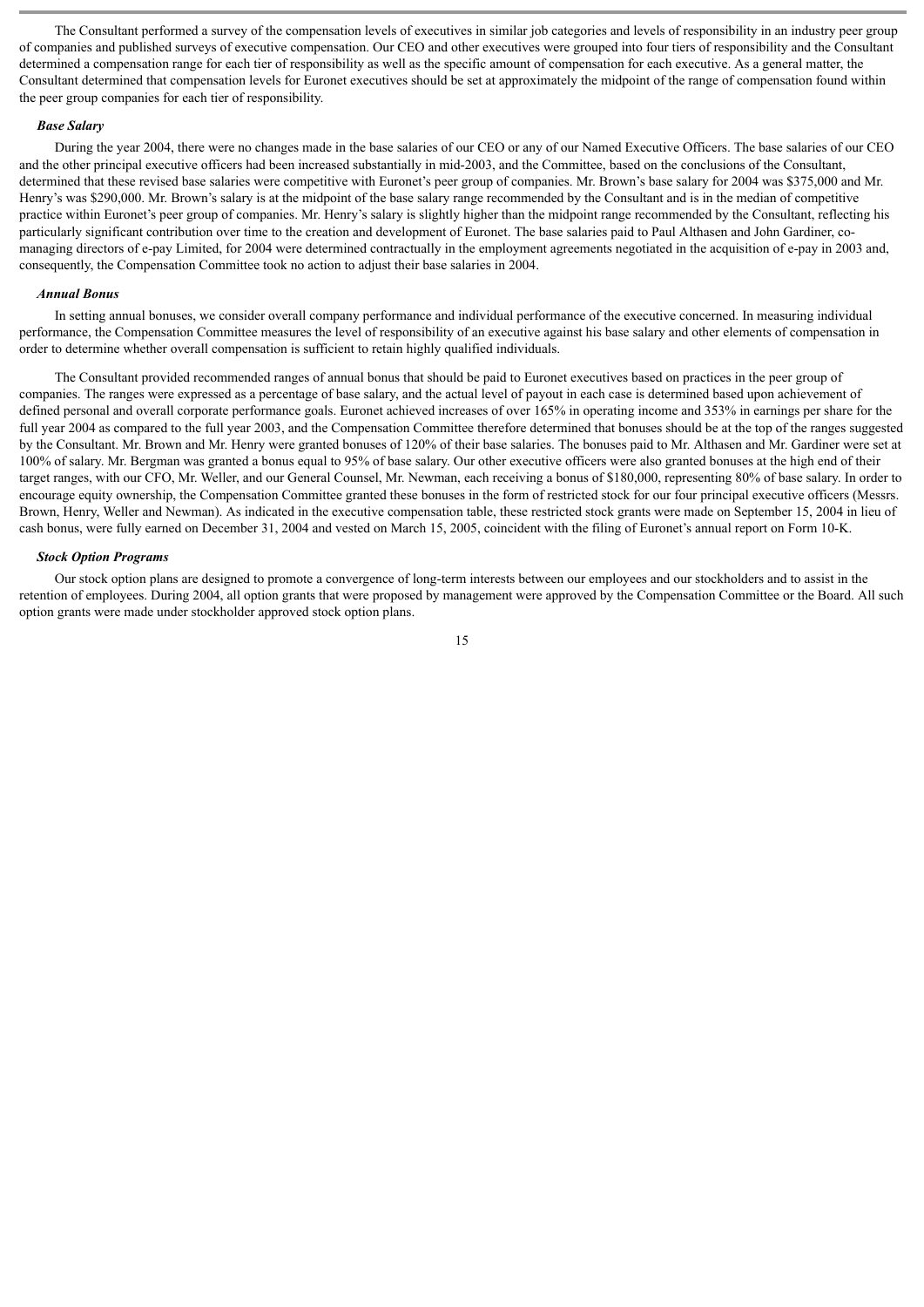The initial grant of options to an executive is designed to be competitive with those of comparable companies for the level of job the executive holds and to motivate the executive to contribute to an increase in our stock price over time. We make additional grants periodically to reflect an executive's ongoing contributions to our success, to create an incentive to remain with us and to provide a long-term incentive to achieve or exceed our financial goals.

Executives realize gains only if the stock price increases over the exercise price of their options and they exercise their options. Under the general terms of our stock option plans, options are to be granted at an option price equal to the fair market value of our Common Stock on the date of grant. The stock options granted to key executives during 2004 vest over a five-year period in order to encourage such individuals to remain with Euronet.

The table summarizing individual grants of options in these proxy materials indicates the number of options granted to the Named Executive Officers during 2004. Mr. Brown and Mr. Henry were each granted 33,750 options. Messrs. Weller, Newman and Bergman were each granted 22,250 options. The Committee believes that these grants, when coupled with the other equity ownership of our executives, will provide significant retentive value. Messrs. Althasen and Gardiner did not receive awards of options during the year 2004 because they received significant equity ownership in Euronet under the terms of our acquisition of e-pay in February 2003.

# *Benefits*

Our employees are entitled to receive medical insurance benefits and may participate in our  $401(k)$  plan. For  $401(k)$  participants, we match 50% of participant deferrals on the first 6% of participant's deferrals, provided the participant's deferral is at least 4% of salary.

All of our employees are entitled to participate in an Employee Stock Purchase Plans (the "ESPPs") adopted in 2001 and 2003. These plans, which have been established in accordance with certain federal income tax rules set forth in Section 423 of the Internal Revenue Code, permit employees to purchase stock from us at a price that is equal to 85% of the lower of the trading price on the opening or closing of certain three-month "offering periods."

The amount of perquisites, as determined in accordance with the rules of the SEC relating to executive compensation, did not exceed 10% of salary and bonus for 2002, 2003 or 2004 for any of the Named Executive Officers, except as described in the Executive Compensation table for Mr. Bergman. Mr. Bergman's perquisites were higher because they include a \$82,641 "tax equalization" payment intended to compensate him for the excess of 2003 Hungarian tax over the U.S. tax Mr. Bergman would have paid if he were resident in the U.S.

#### *Conclusion*

Through our programs, a significant portion of our executive compensation is linked directly to individual and company performance in furtherance of strategic goals, as well as stock price appreciation. The Compensation Committee intends to continue the policy of linking executive compensation to company performance and stockholder return.

Compensation Committee

Thomas A. McDonnell, Chair Eriberto R. Scocimara M. Jeannine Strandjord Andrew B. Schmitt Dr. Andrzej Olechowski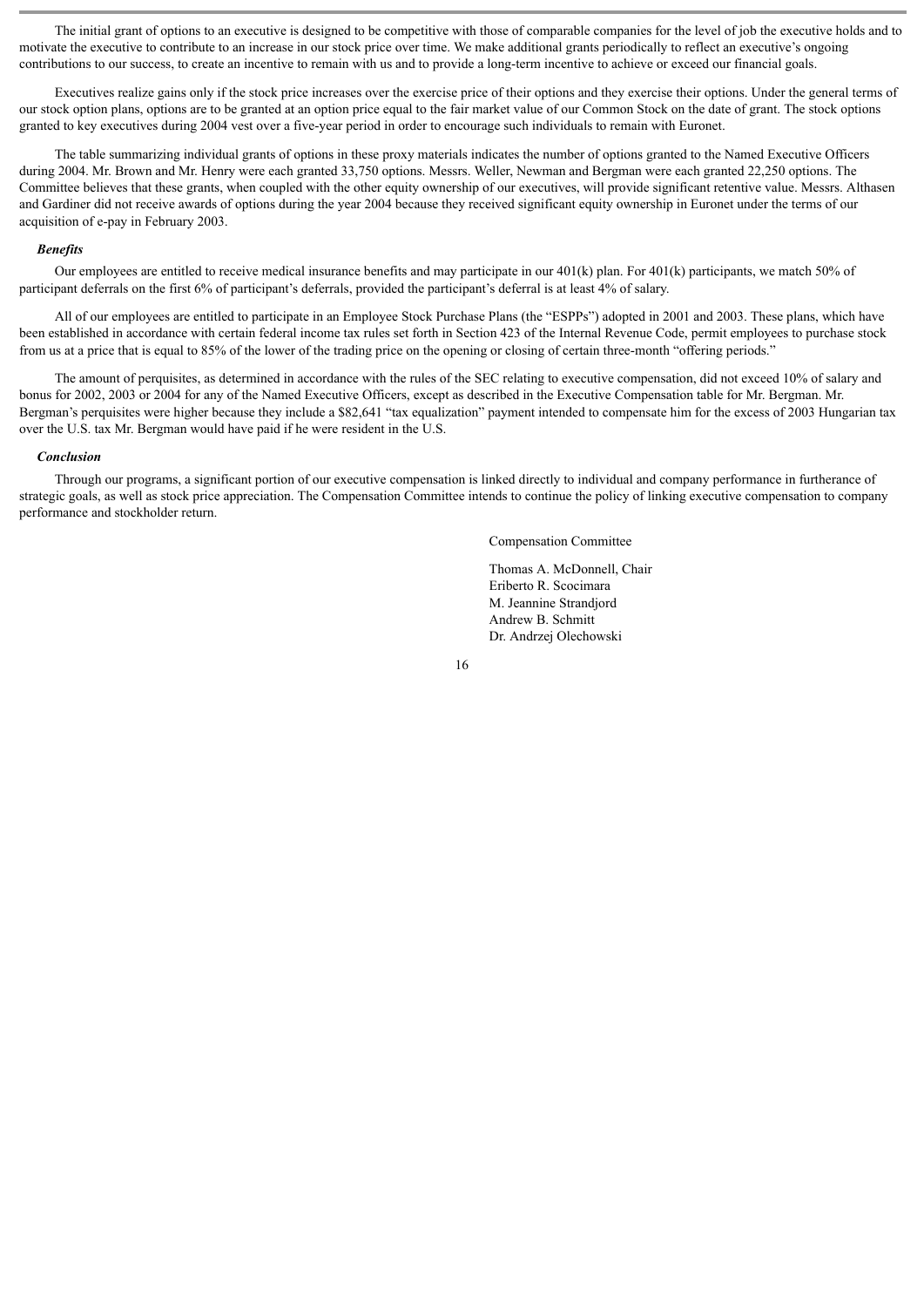# *Performance Graph*

Set forth below is a line graph comparing the total cumulative return on the Common Stock from December 31, 1999 through December 31, 2004 with the Center for Research in Security Prices ("CRSP") Total Returns Index for U.S. companies traded on the Nasdaq Stock Market (the "Market Group") and an index group of peer companies, the CRSP Total Returns Index for U.S. Nasdaq Financial Stocks (the "Peer Group"). The companies in each of the Market Group and the Peer Group were weighted by market capitalization. Returns are based on monthly changes in price and assume reinvested dividends. These calculations assume the value of an investment in the Common Stock, the Market Group and the Peer Group was \$100 on January 1, 1999. Our Common Stock is traded on the Nasdaq National Market under the symbol EEFT.

# Comparison of Five-Year Cumulative Total Returns Performance Graph for EURONET WORLDWIDE, INC.

Produced on 03/02/2005 including data to 12/31/2004

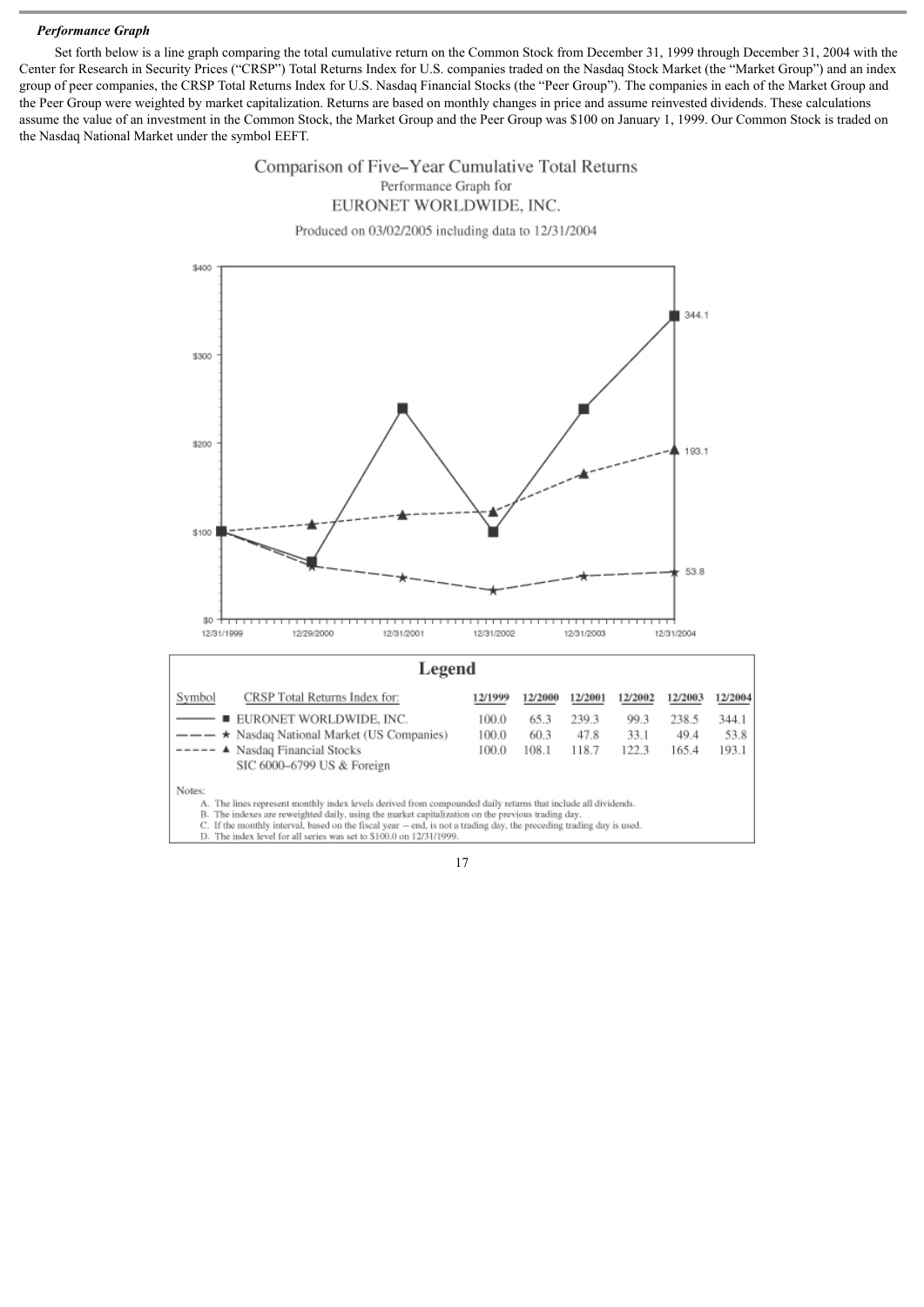## **AUDIT MATTERS RELATIONSHIP WITH INDEPENDENT PUBLIC ACCOUNTANTS**

#### *Report of the Audit Committee*

The Audit Committee oversees Euronet's financial reporting process on behalf of the Board. Euronet's management is responsible for the preparation of its financial statements and for maintaining an adequate system of internal controls and processes for that purpose. KPMG LLP acts as Euronet's independent auditor, and is responsible for conducting an independent audit of Euronet's annual financial statements in accordance with the standards of the Public Company Accounting Oversight Board (United States) and issuing a report on the results of their audit. The Audit Committee is responsible for providing independent, objective oversight of both of these processes.

In fulfilling its oversight responsibilities, the Audit Committee reviewed and discussed the audited financial statements for fiscal year 2004 with management and the independent auditor and discussed the quality of the accounting principles, the reasonableness of judgments and the clarity of disclosures in the financial statements. In addition, the Audit Committee has discussed with the independent accountants the matters required to be discussed by Statement on Auditing Standards No. 61, "Communication with Audit Committees."

The Audit Committee has received from the independent accountants written disclosures and a letter concerning their independence from Euronet, as required by Independence Standards Board Standard No. 1, "Independence Discussions with Audit Committees." These disclosures have been reviewed by the Audit Committee and discussed with the independent accountants. The Audit Committee has considered whether audit-related and non-audit related services provided by the independent auditors to Euronet are compatible with maintaining the auditors' independence and has discussed with the auditors their independence.

The members of the Audit Committee are not professionally engaged in the practice of auditing or accounting. Members of the Audit Committee rely without independent verification on the information provided to them and on the representations made by management and the independent accountants. Accordingly, the Audit Committee's oversight does not provide an independent basis to determine that management has maintained appropriate accounting and financial reporting principles or appropriate internal controls and procedures designed to assure compliance with accounting standards and applicable laws and regulations. Furthermore, the Audit Committee's considerations and discussions referred to above do not assure that the audit of Euronet's financial statements have been carried out in accordance with the standards of the Public Company Accounting Oversight Board (United States), that the financial statements are presented in accordance with generally accepted accounting principles, or that Euronet's auditors are in fact "independent."

Based on these reviews and discussions, the Audit Committee has recommended to the Board that the audited financial statements be included in the Annual Report on Form 10-K for the year ended December 31, 2004 for filing with the U.S. Securities and Exchange Commission.

> M. Jeannine Strandjord, Chair Thomas A. McDonnell Andrew B. Schmitt Eriberto R. Scocimara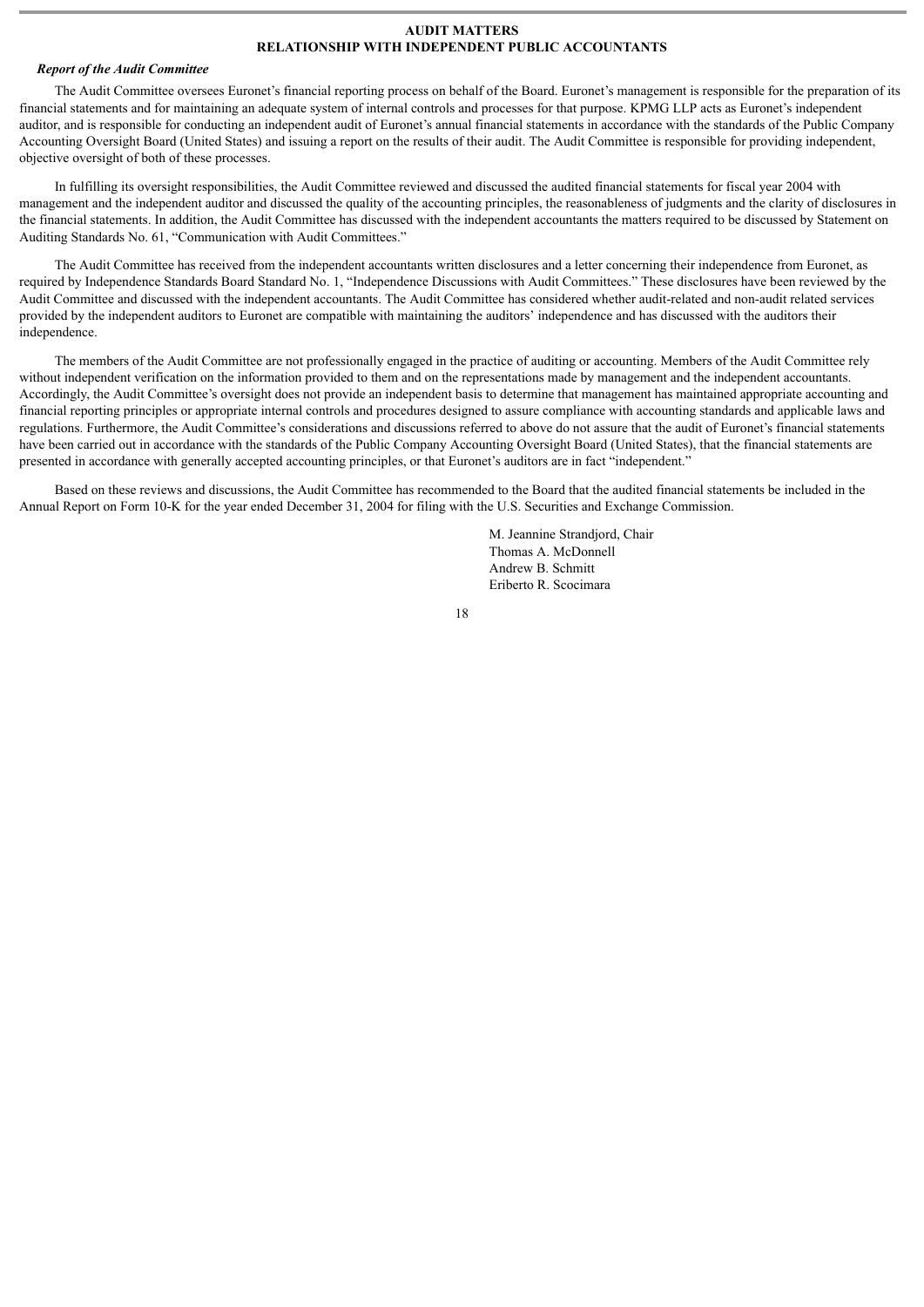#### *Fees Paid To KPMG LLP*

KPMG LLP served as Euronet's independent registered public accounting firm as of and for the year ended December 31, 2004. As such, KPMG LLP (a) performed professional services in connection with the audit of the consolidated financial statements of Euronet and the review of reports filed with the SEC, and (b) performed a review of management's assessment of the effectiveness as of December 31, 2004 of our internal controls over financial reporting.

*Audit Fees.* Audit Fees for financial statement audits were \$1,237,072 during 2004 and \$550,697 during 2003. Audit Fees include fees for services performed to comply with the standards of the Public Company Accounting Oversight Board (United States) and Generally Accepted Auditing Standards, including the recurring audit of Euronet's consolidated financial statements and fees related to the evaluation of internal controls as required by the Sarbanes-Oxley Act. This category also includes fees for audits provided in connection with statutory filings or procedures related to audit of income tax provisions and related reserves, consents and assistance with and review of documents filed with the SEC.

*Non-Audit Fees*. Non Audit Fees were \$85,330 during 2004 and \$349,404 during 2003. This category includes fees related to assistance in financial due diligence related to mergers and acquisitions, consultations regarding Generally Accepted Accounting Principles, reviews and evaluations of the impact of new regulatory pronouncements, general assistance with implementation of the new SEC guidance, audit services not required by statute or regulation, audits of pension and other employee benefit plans and the review of information systems and general internal controls unrelated to the audit of the financial statements.

*Tax Fees*. Tax Fees were \$215,563 during 2004 and \$81,480 during 2003. This category includes fees associated with tax audits, tax compliance, tax consulting, both domestic and international tax planning, tax planning on mergers and acquisitions, restructurings, as well as other services related to tax disclosure and filing requirements.

There were no fees paid the KPMG LLP other than those described above.

The Audit Committee has concluded that the provision by KPMG LLP of the services described under the captions "Non-Audit Fees" and "Tax Fees" above is compatible with maintaining the auditor's independence.

The Audit Committee has adopted policies that prohibit Euronet from engaging our independent auditor to perform any service that the independent auditor is prohibited by the securities laws from providing. Such procedures require the Audit Committee to pre-approve or reject any audit or non-audit services. The Chairperson, with the assistance of Euronet's Chief Financial Officer, presents and describes at regularly scheduled Audit Committee meetings all services that are subject to pre-approval. The Audit Committee regularly examines whether the fees for auditor services exceed estimates.

The Audit Committee pre-approved all services that KPMG LLC rendered to Euronet for 2004.

#### *Appointment of KPMG LLP for the Year 2005*

The Audit Committee has appointed KPMG LLP to serve as independent accountants to audit the consolidated financial statements of Euronet as of and for the year ending December 31, 2005. Although the Audit Committee has selected KPMG LLP, it nonetheless may, in its discretion, change Euronet's independent accounting firm at any time during the year if it concludes that such change would be in the best interest of Euronet and its stockholders. Representatives of KPMG LLP will be present at the Annual Meeting. They will have the opportunity to make a statement if they desire and will be available to respond to questions.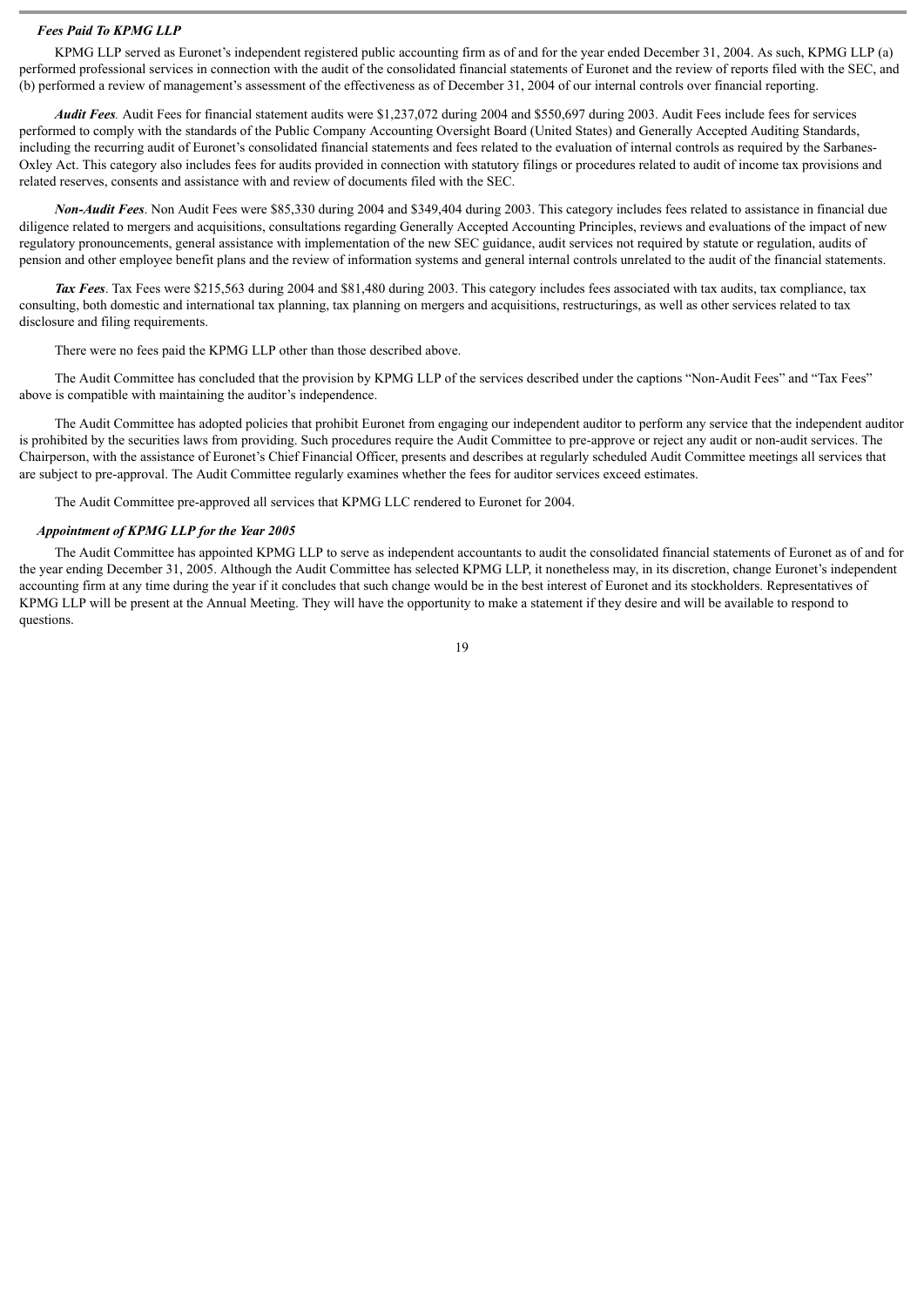# **OTHER MATTERS**

The Board knows of no other business which may come before the Annual Meeting. If, however, any other matters are properly presented to the Annual Meeting, it is the intention of the persons named in the accompanying proxy to vote, or otherwise act, in accordance with their judgment on such matters.

# **STOCKHOLDER PROPOSALS FOR THE 2006 ANNUAL MEETING**

# *Stockholder Proposals*

Proposals of stockholders intended to be presented at the 2006 Annual Meeting scheduled to be held on May 18, 2006, must be received by the Secretary of Euronet at 4601 College Boulevard, Suite 300, Leawood, Kansas 66211 by December 14, 2005 for inclusion in Euronet's proxy statement and proxy relating to that meeting. Upon receipt of any such proposal, Euronet will determine whether or not to include such proposal in the proxy statement and proxy in accordance with regulations governing the solicitation of proxies.

#### *Stockholder Nominees*

In order for a stockholder to propose a candidate for director, notice of the nomination must be received by the Secretary of Euronet by December 14, 2005. To be considered, the proposal must include the following information: (a) as to each nominee whom the stockholder proposes to nominate for election or reelection as a director, (i) the name, age, business address and residence address of the nominee, (ii) the principal occupation or employment of the nominee, (iii) the class and number of shares of our Common Stock that are beneficially owned by the nominee, and (iv) any other information concerning the nominee that would be required, under the rules of the SEC, in a proxy statement soliciting proxies for the election of such nominee; (b) as to the stockholder giving the notice, (i) the name and address of the stockholder, and (ii) the class and number of shares of our Common Stock that are beneficially owned by the stockholder and the name and address of record under which such stock is held; and (c) the signed consent of the nominee to serve as a director if elected.

#### *Other Matters*

In order for a stockholder to bring other business before a stockholder meeting, notice must be received by Euronet by December 14, 2005. Such notice must include:

- the name and address of such stockholder, as they appear on Euronet's stock transfer books;
- a representation that such stockholder is a stockholder of record and intends to appear in person or by proxy at such meeting to nominate the person or persons specified in the notice;
- the class and number of shares of stock of Euronet beneficially owned by such stockholder;
- a brief description of the business desired to be brought before the annual meeting, including the complete text of any resolutions to be presented at the annual meeting, and the reasons for conducting such business at the annual meeting; and
- any material interest of such stockholder in such business.

In each of the three cases listed above under "Stockholder Proposals," "Stockholder Nominees," and "Other Matters," the notice must be given by personal delivery or by United States certified mail, postage prepaid, to the Secretary of Euronet, whose address is 4601 College Boulevard, Suite 300, Leawood, Kansas 66211. Any stockholder desiring a copy of Euronet's Bylaws will be furnished one without charge upon written request to the Secretary. A copy of the Bylaws and all amendments were filed as Exhibit 3.2 to our registration statement on Form S-1 filed on December 18, 1996 (Registration No. 333-18121), as Exhibit 3(ii) to our quarterly report on Form 10-Q for the fiscal period ended March 31, 1997 (Amendment No. 1) and as Exhibit 3.1 to our report on Form 8-K filed on March 24, 2003 (Amendment No. 2) and are available on the SEC's website (*www.sec.gov*).

By Order of the Board,

Jeffrey B. Newman *Executive Vice President, General Counsel and Secretary*

April 13, 2005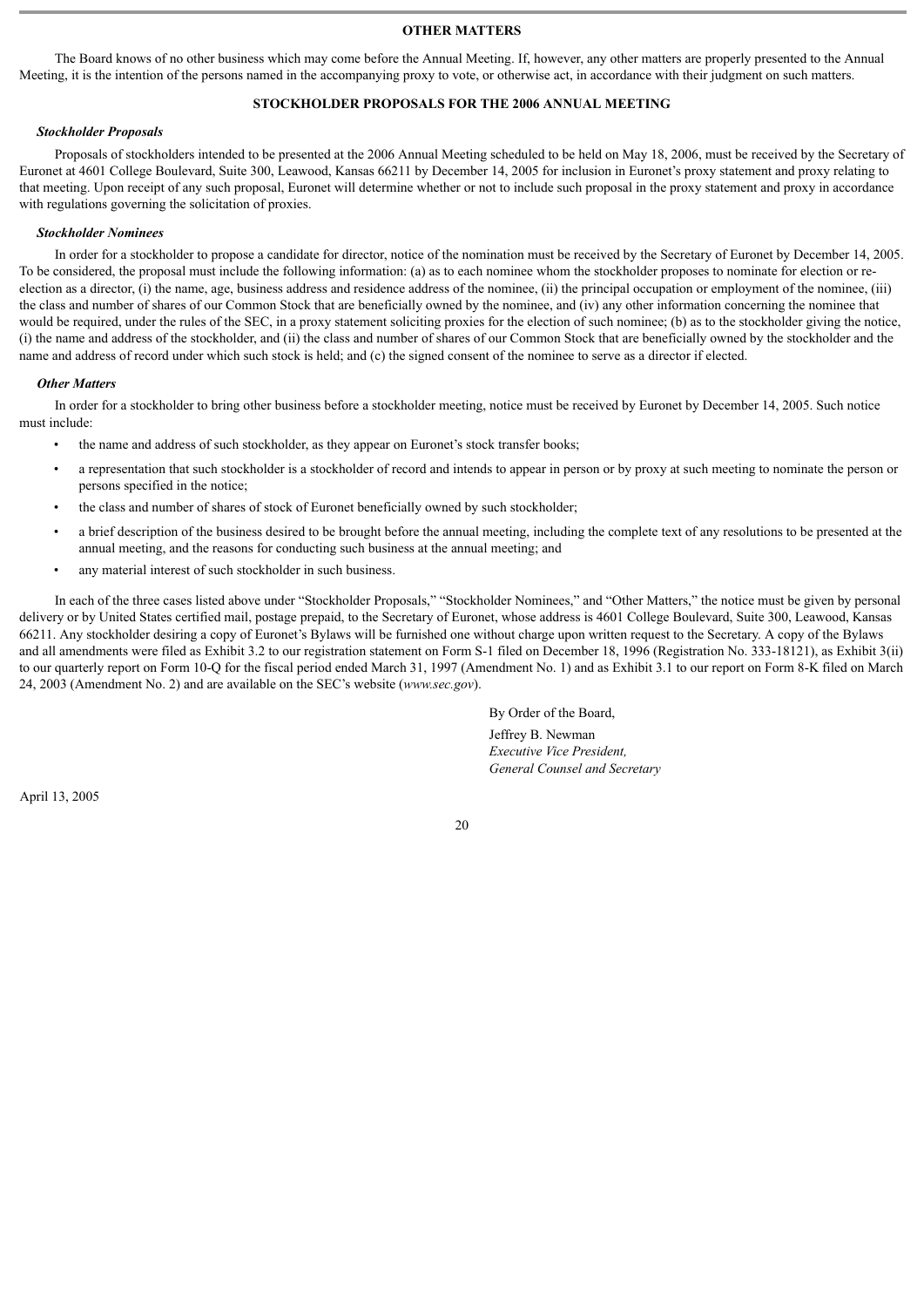[EURCM - EURONET WORLDWIDE, INC.] [FILE NAME: ZEUR92.ELX] [VERSION - (2)] [04/07/05] [orig. 04/07/05] **DETACH HERE** 

ZEUR92

#### PROXY

# EURONET WORLDWIDE, INC.

#### FOR USE AT THE ANNUAL MEETING OF STOCKHOLDERS TO BE HELD ON MAY 18, 2005

THIS PROXY IS SOLICITED ON BEHALF OF THE BOARD OF DIRECTORS OF EURONET WORLDWIDE, INC. The undersigned holder of shares of Common Stock of the Company hereby appoints Michael J. Brown, Chairman of the Board and Chief Executive Officer, or failing him, Jeffrey B. Newman, Executive Vice President and General Counsel, as proxy for the undersigned to attend, vote, and act for and on behalf of the undersigned at the annual meeting of stockholders of the Company to be held on Wednesday, May 18, 2005 at 2:00 p.m. (Central time), at the Wyndham Garden Hotel, 7000 W. 108th Street, Overland Park, Kansas 66211, USA, and at any adjournments thereof (the "Meeting"), and hereby revokes any proxy previously given by the undersigned. If the proxy is not dated, it shall be deemed to be dated on the date on which this proxy was mailed to the Company.

**SEE REVERSE** SIDE

(CONTINUED AND TO BE SIGNED AND DATED ON REVERSE SIDE.)

**SEE REVERSE** SIDE